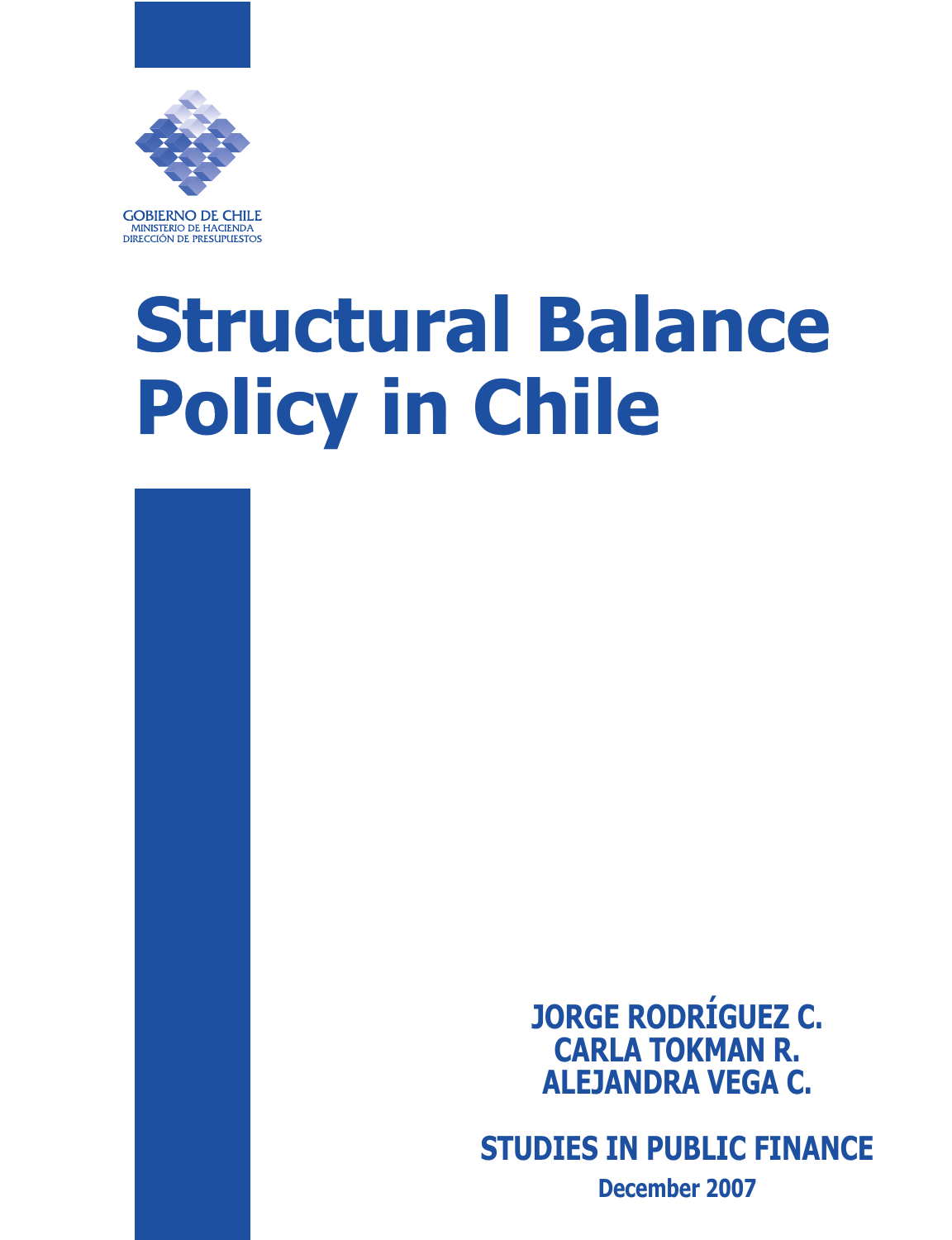This publication is the english versión of the seventh number of the Studies in Public Finance of the Budget Office of the Finance Ministry, published on December 2006.

This Series presents working papers that address themes that are nationally relevant due to their impact on public finances, prioritizing topics that are especially pertinent for the management of fiscal policy and for the efficient distribution and use of public resources.

Studies in Public Finance represents a contribution for the chilean public finance debate, closer to the general public.

#### **Authors:**

Jorge Rodríguez Cabello, Enonomist and Master in Economics, Catholic University of Chile, Master in Public Administration, Harvard Universitty, Head of the Research Department of the Budget Office. Carla Tokman Ramos, Economist, University of Chile, Research Department of the Budget Office. Alejandra Vega Carvallo, Economist and master of the University of Chile.

#### **Editors:**

Julio Valladares, Deputy Director for Public Sector Function of the Budget Office. Pamela Albornoz, Head of the Communications Department of the Budget Office.

Published by the Budget Office of the Finance Ministry December 2006.

Studies in Public Finance is available at www.dipres.cl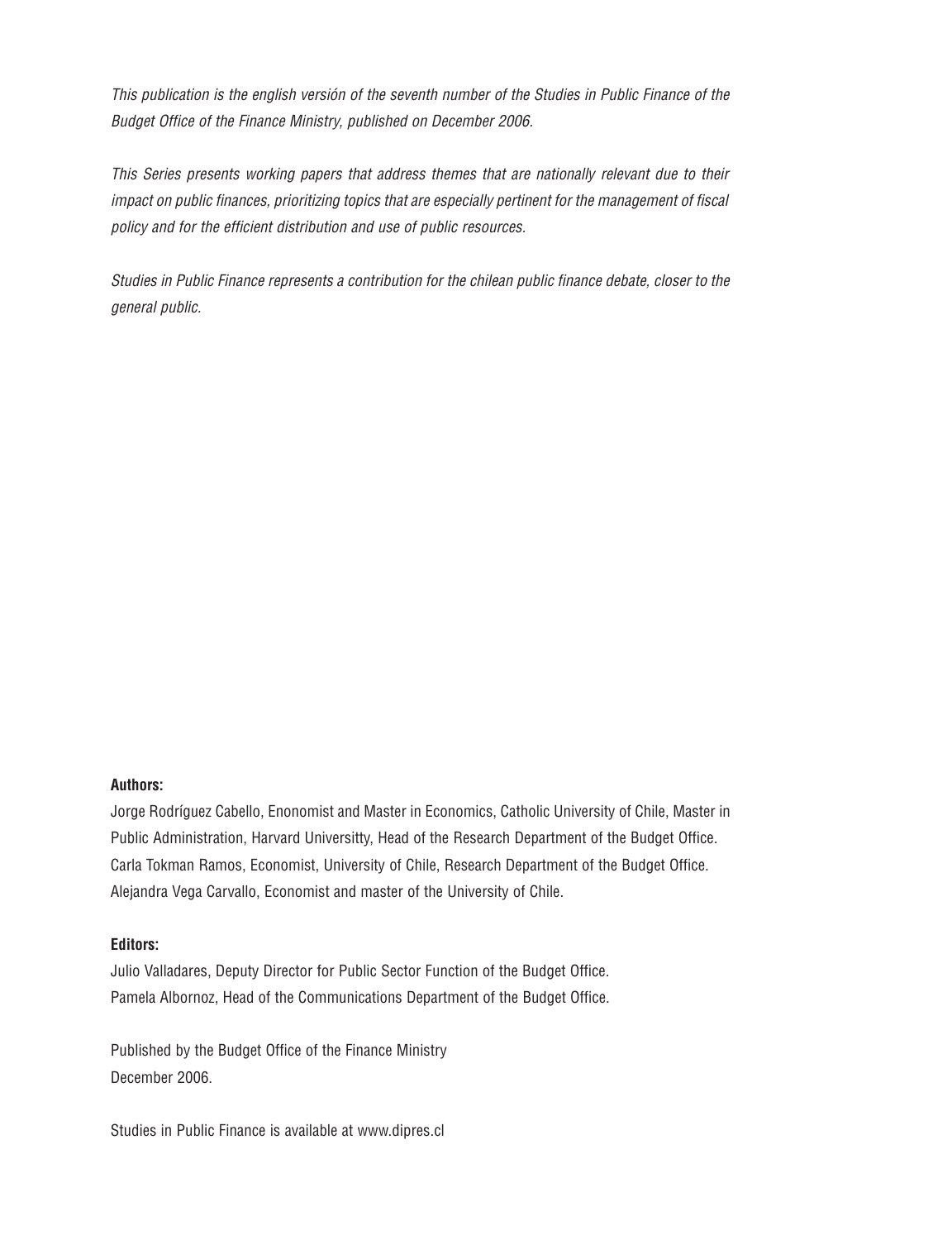# **Contents**

| 1. Introduction                                                          | 5              |
|--------------------------------------------------------------------------|----------------|
| 2. Structural balance methodology currently in use in Chile              | $\overline{7}$ |
| 2.1. Conceptual framework                                                | $\overline{7}$ |
| 2.2. Structural balance indicator                                        | 10             |
| 2.3. Recent methodological improvements                                  | 11             |
| 2.4. Structural surplus target                                           | 21             |
| 3. Results and benefits of the structural balance policy after six years | 23             |
| 3.1. Long-term and trend parameters                                      | 23             |
| 3.2. Central government balance                                          | 24             |
| 3.3. Most significant benefits                                           | 25             |
| 4. Institutionalisation of the structural balance in the framework of    |                |
| the Fiscal Responsability Law                                            | 37             |
| 4.1. Establishment of principles of fiscal policy                        | 38             |
| 4.2. Annual calculation of structural balance                            | 38             |
| 4.3. Contingent liabilities                                              | 38             |
| 4.4. Pension Reserve Fund                                                | 38             |
| 4.5. Economic and Social Stabilisation Fund                              | 39             |
| 4.6. Capitalisation of the Chilean Central Bank                          | 40             |
| 4.7. Investment port folio                                               | 40             |
| 4.8. Management of public sector assets and liabilities, information on  |                |
| evaluation and identification of investment projects                     | 41             |
| 4.9. Unemployment contingency programme                                  | 41             |
| <b>5. Concluding Remarks</b>                                             | 43             |

#### **References 45**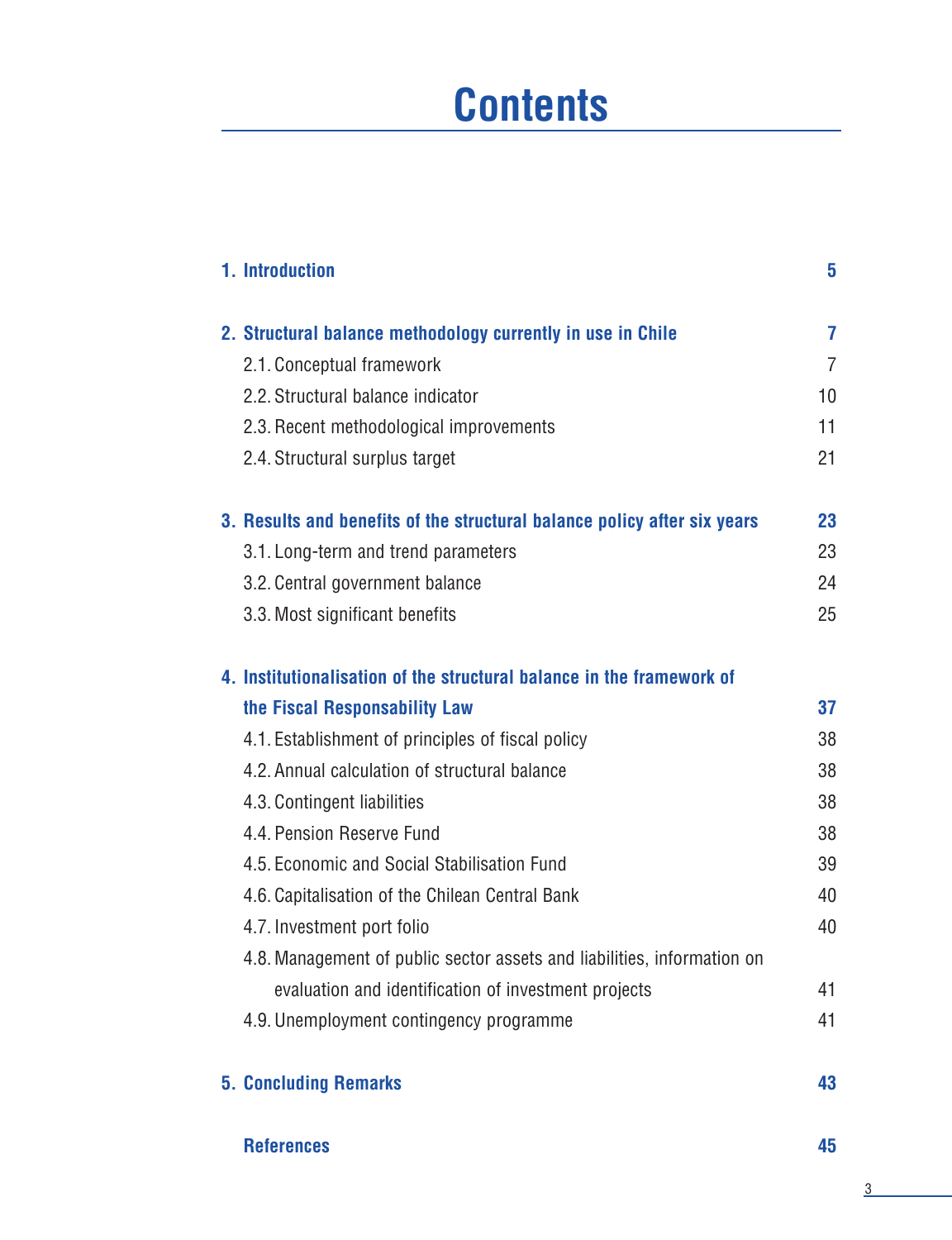# **Introduction**

**1\***

Since 2001, Chile's fiscal policy has been built on the concept of a central government structural balance. Unlike the effective balance, which indicates the current fiscal position, this balance reflects the medium-term fiscal outlook. In simple terms, the structural balance concept involves estimating the fiscal income that would be obtained net of the impact of the economic cycle, and spending only the amount that would be compatible with this level of income. In practice, this means saving during economic highs, when revenues known to be of only a temporary nature are received, and spending the revenues in situations when fiscal income drops.

The structural balance indicator used in Chile nets out the cyclical impact of three variables - the level of economic activity and the prices of copper and of molybdenum - that affect central government income. Thus the structural balance reflects the financial results that the central government would have shown in a particular year if gross domestic product (GDP) had been at its trend level and copper and molybdenum prices had been running at their long-term level. In this way, it is possible to distinguish between changes in the fiscal situation that are caused by policy decisions and those due to the cyclical impact of these three variables.

Since adopting this structural balance policy, the government has set itself the target of maintaining an annual structural surplus equivalent to 1% of GDP. The compliance with the rule has been particularly meritorious, given that it has not been a legal obligation but a voluntary undertaking on the part of the government.

This target was chosen for three reasons: first, because of the structural operating deficit and negative net worth of the Central Bank of Chile resulting from the bailout of the private banking system in the 1980s and the exchange rate policy of the 1990s; second, because of the existence of contingent liabilities relating principally to stateguaranteed minimum pensions and old-age benefits; and, third, due to the external vulnerability arising from currency mismatches and potential limits on foreign borrowing in local currency. After evaluating the recent performance of these three variables, the government announced that for 2008 the annual structural surplus will be equivalent to 0.5% of GDP.

<sup>\*</sup> This article was previously published in the OECD Journal on Budgeting volume 7, N˚2 in 2007. The authors would like to thank Sergio Diaz, Victoria Narváez y Gonzalo Echavarría for their valuable comments and contribution.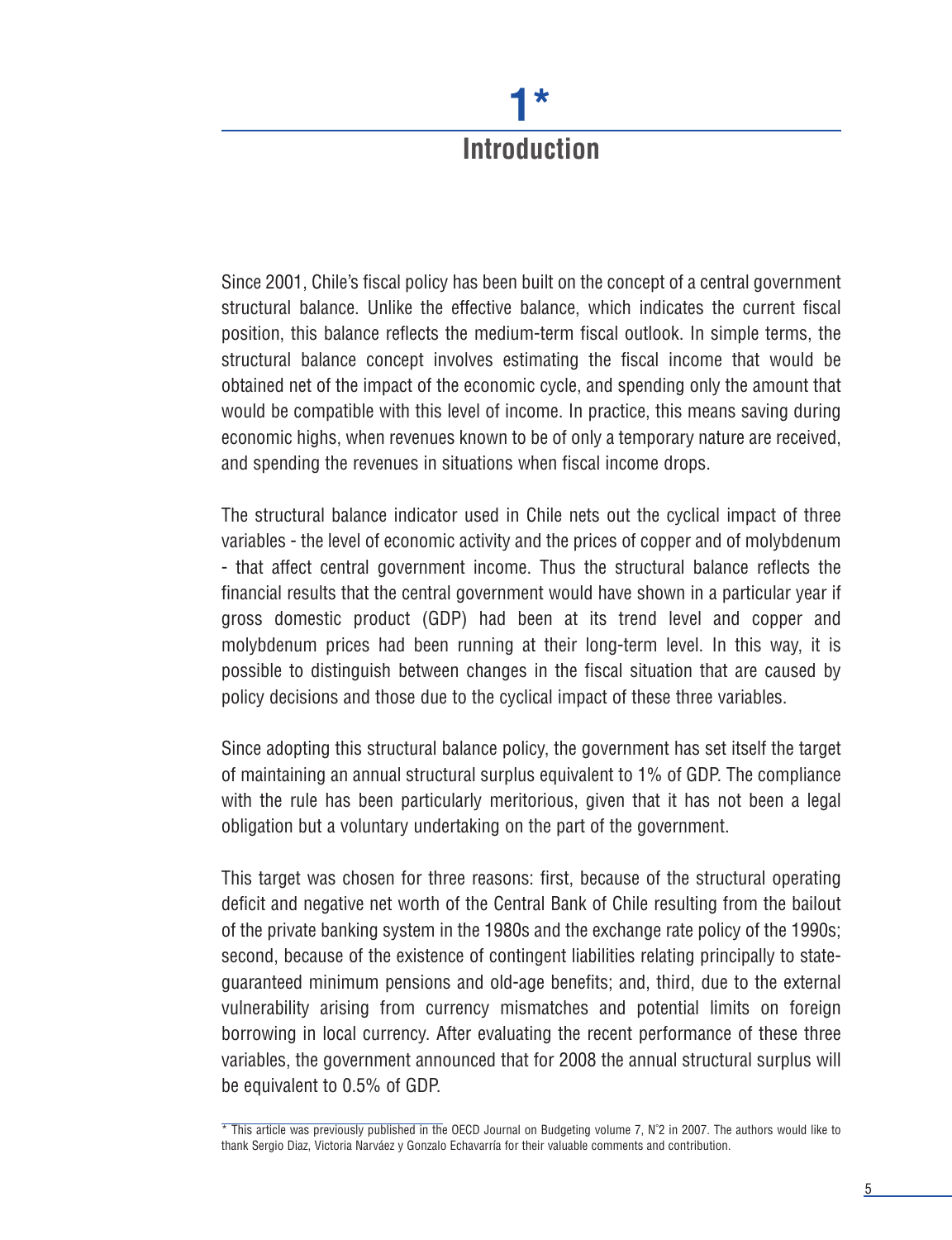Chile's six year experience in applying the structural balance policy has revealed important benefits. In fact, there is consensus among analysts that it has had six principal advantages (Ministry of Finance of Chile, 2006). First, it has permitted the implementation of a counter-cyclical policy, attenuating the economy's swings and reducing uncertainty as to its medium-term performance. Second, it has meant an increase in public saving during periods of strong growth which has, in turn, helped to prevent currency appreciation and safeguard the competitiveness of the export sector. Third, it has reduced interest rate volatility and, fourth, has boosted the Chilean government's credibility as an issuer of international debt, reducing the sovereign risk premium it has to pay, improving access to foreign financing during negative external shocks and minimising contagion from international crises. Fifth, it has also reduced the economy's need for foreign financing and, sixth, it has ensured the financial sustainability of social policies, facilitating their long-term planning.

In the light of these benefits, there is widespread technical and political support for the maintenance of the structural balance policy, for continuing to improve some of its methodological aspects, and for its institutionalisation. Since the policy's adoption, the way in which the indicator is calculated as well as the definition of key parameters and assumptions have been made increasingly transparent, the disclosure of information to the public has been improved, and the methodology has been refined. In addition, in September 2005, the government presented a Fiscal Responsibility Bill to Congress which was approved in August 2006 (Law N˚ 20.128), giving legal force to key aspects of the structural surplus and fiscal policy that previously depended only on the voluntary commitment of the authority. However, this law does not bind future administrations to a specific structural balance target.

In this context, this article seeks to assess the results of the structural surplus rule over the past six years, during which it has served as the basis for drawing up and implementing the public sector budget. To this end, Section 2 describes the methodology currently in use to calculate the structural balance, looking particularly at the improvements introduced in the last few years, while Section 3 sets out the main results and implications of the six years during which the structural balance policy has been in force. In Section 4, the main aspects of the Fiscal Responsibility Law as it relates to the structural balance policy are summarised, while Section 5 identifies the future challenges for the implementation of this policy.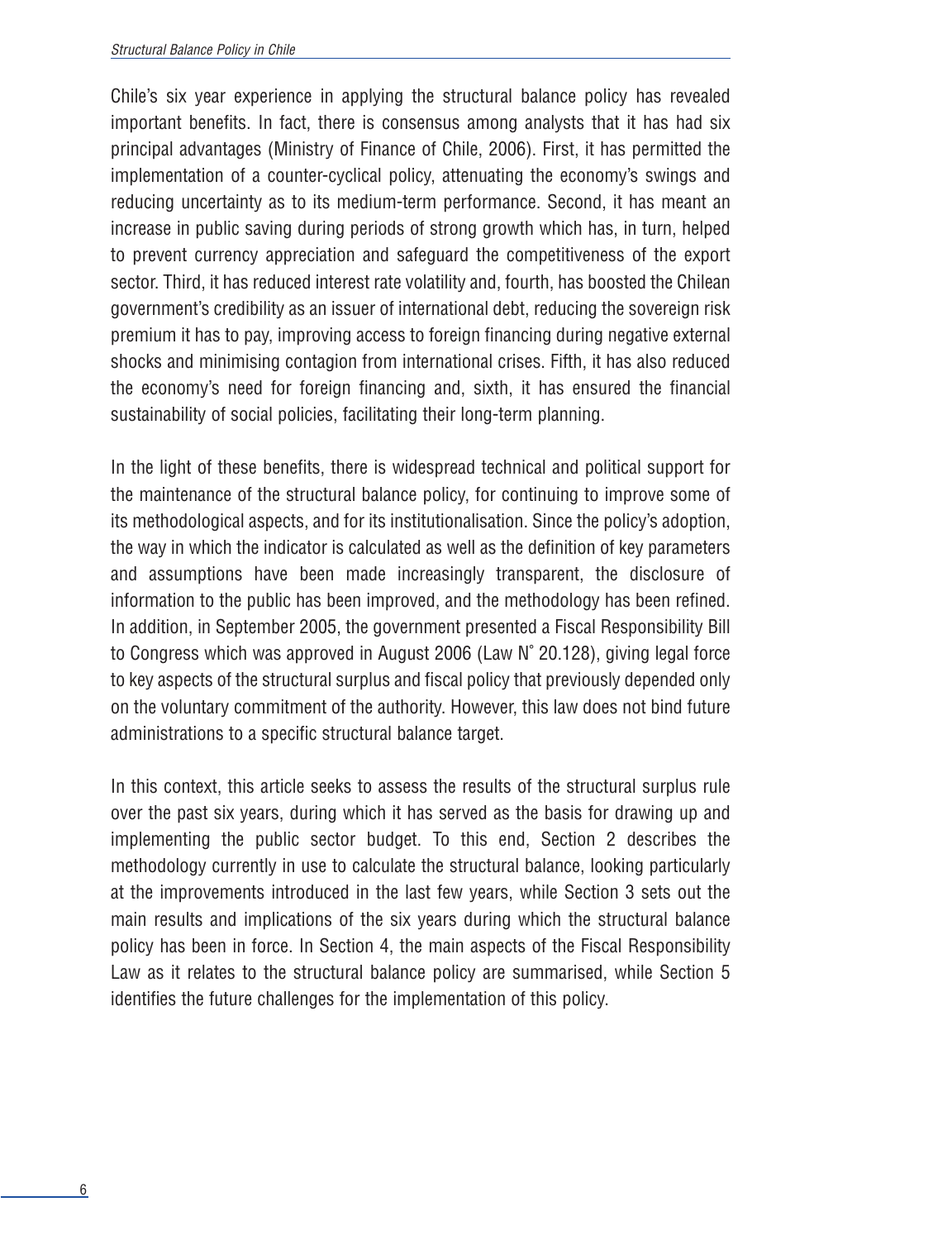# **Structural balance methodology currently in use in Chile**

**2**

#### **2.1. Conceptual framework**

Chile's structural balance methodology is based on the criteria used by the International Monetary Fund (IMF) and the OECD, with some adjustments to take account of the specific characteristics of the country's public sector finances. Conceptually, the central government structural balance isolates the impact of the economic cycle on public finances, providing a long-term picture of the fiscal situation in contrast to the effective balance which reflects the situation prevailing at a particular moment.

In other words, the structural balance estimates the fiscal income that would be obtained independently on the phase of the cycle, whether it be positive or negative. This involves estimating the fiscal income that would be received if the economy were growing at its trend rate and, in practice, means adjusting income in line with a parameter that captures the gap between effective GDP and its trend level.

In the case of Chile, the cyclical impact of GDP on fiscal income is evident, as seen in Figure 1 which shows a strong correlation between total fiscal income -and particularly tax revenue- and economic activity as measured by GDP.<sup>1</sup>

 $\overline{1}$  For a more detailed statistical analysis of this relationship, see Chapter VII of DIPRES (2004).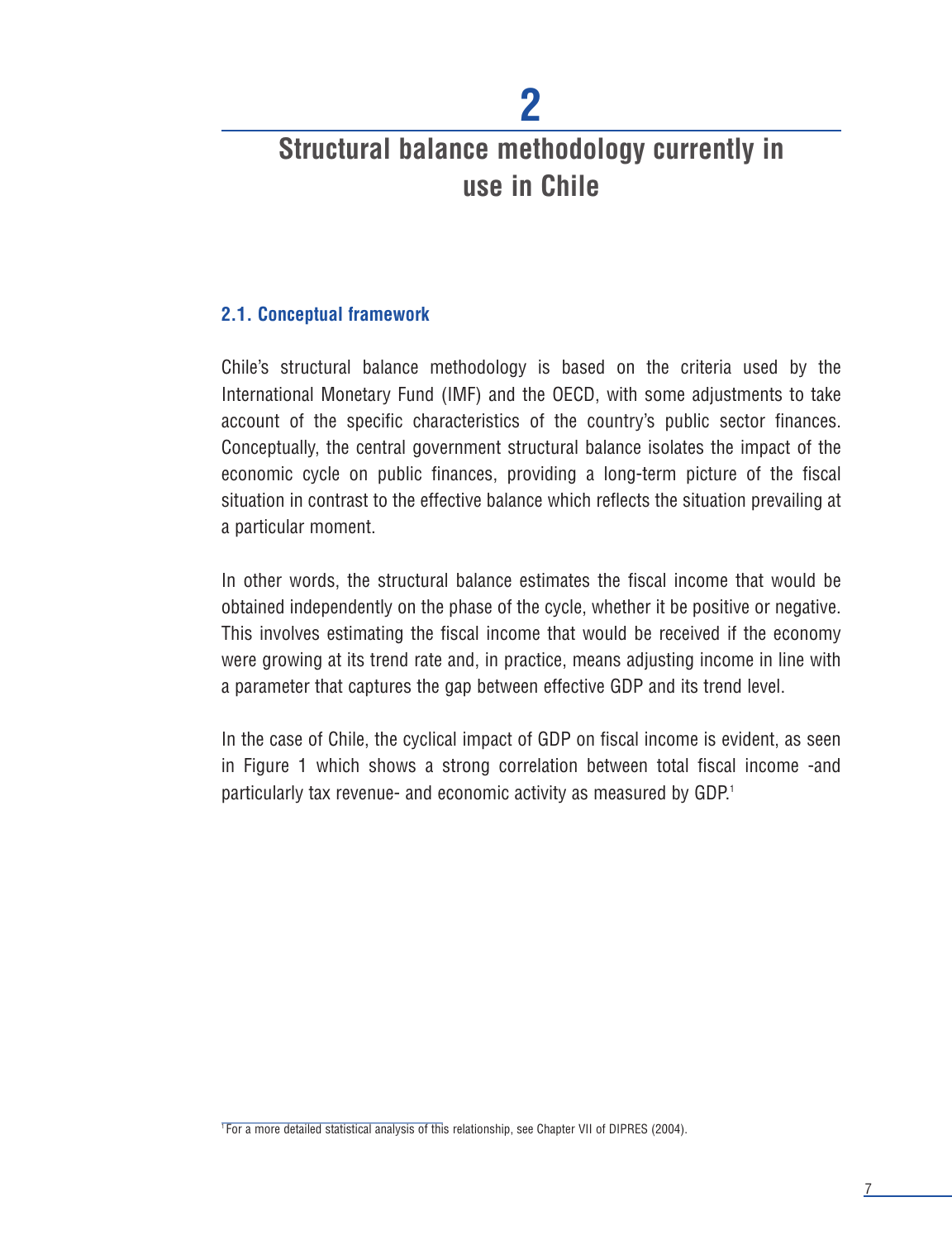

```
Source: Calculated using figures from the Central Bank of Chile and the Budget Office (DIPRES) of the Ministry of Finance.
```
However, the behaviour of effective GDP is not the only important source of cyclical variations in fiscal income in Chile. Copper accounts for around 16% of fiscal income (some 10% from the sales of CODELCO, the state copper producer, and the remainder from taxation of private mining companies) and, as a result, the price of copper is also an important factor. As shown in Figure 2, fiscal income from copper is a direct function of the copper price, the behaviour of which is highly cyclical.



2006: estimated.

Source: Calculated using figures from the Chilean Copper Commission (COCHILCO) and DIPRES.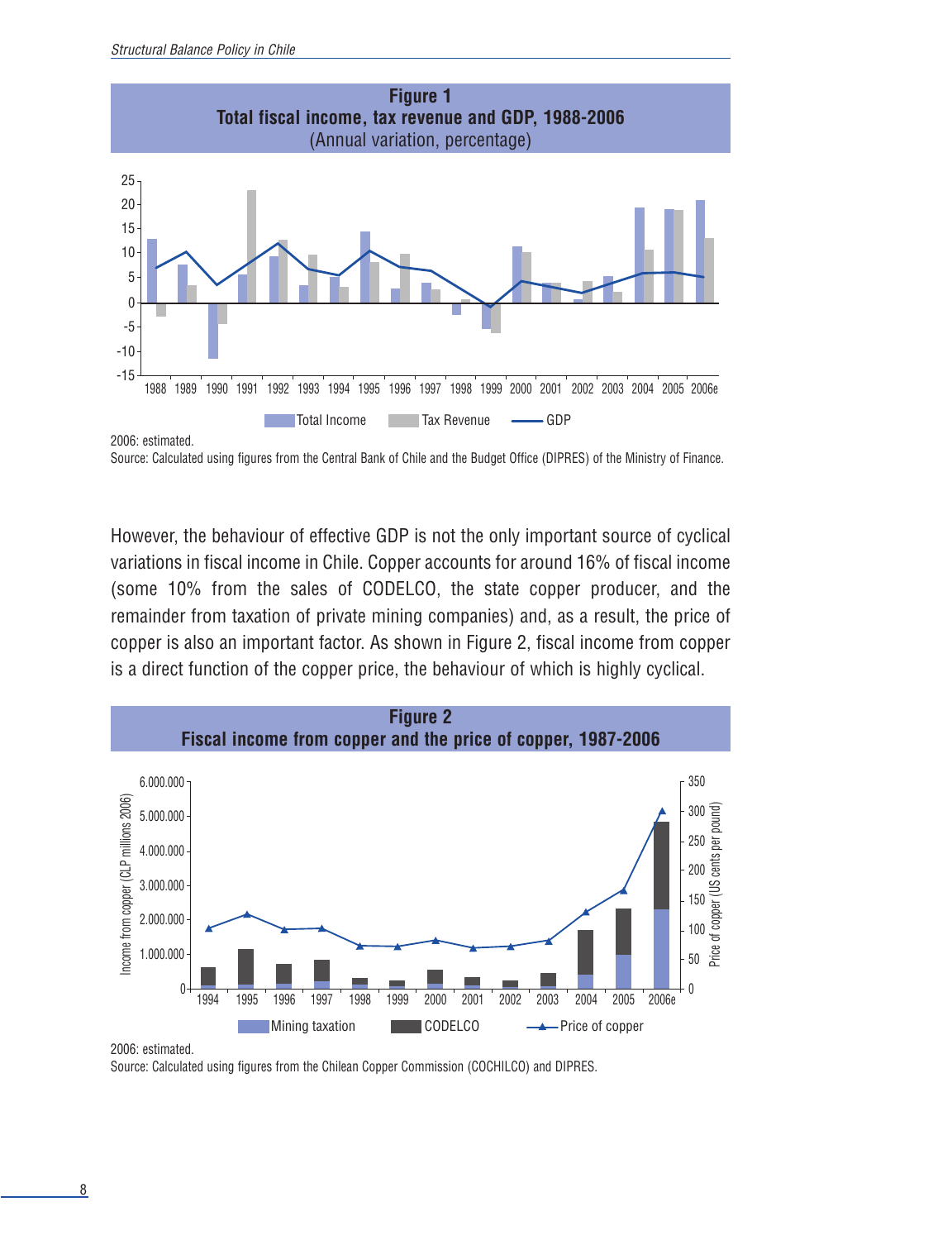A sharp increase in the price of molybdenum, a byproduct of copper marketed by CODELCO, meant that this mineral, which had previously been insignificant as regards fiscal income, also became a relevant factor as from 2005, accounting for close to 6% of total fiscal income. As a result, cyclical adjustment of fiscal income from molybdenum also became necessary since, as seen in Figure 3, there is an important correlation between its price and the income that the central government receives from the sales of CODELCO.



Source: Calculated using figures from Bloomberg and DIPRES.

Therefore, in simple terms, the structural balance indicator used in Chile isolates the cyclical impact of three macroeconomic variables that affect central government income: the level of economic activity and the prices of copper and of molybdenum. In this way, it reflects the balance that the central government would have shown in a particular year if GDP had been at its trend level and copper and molybdenum prices had been at their long-term level.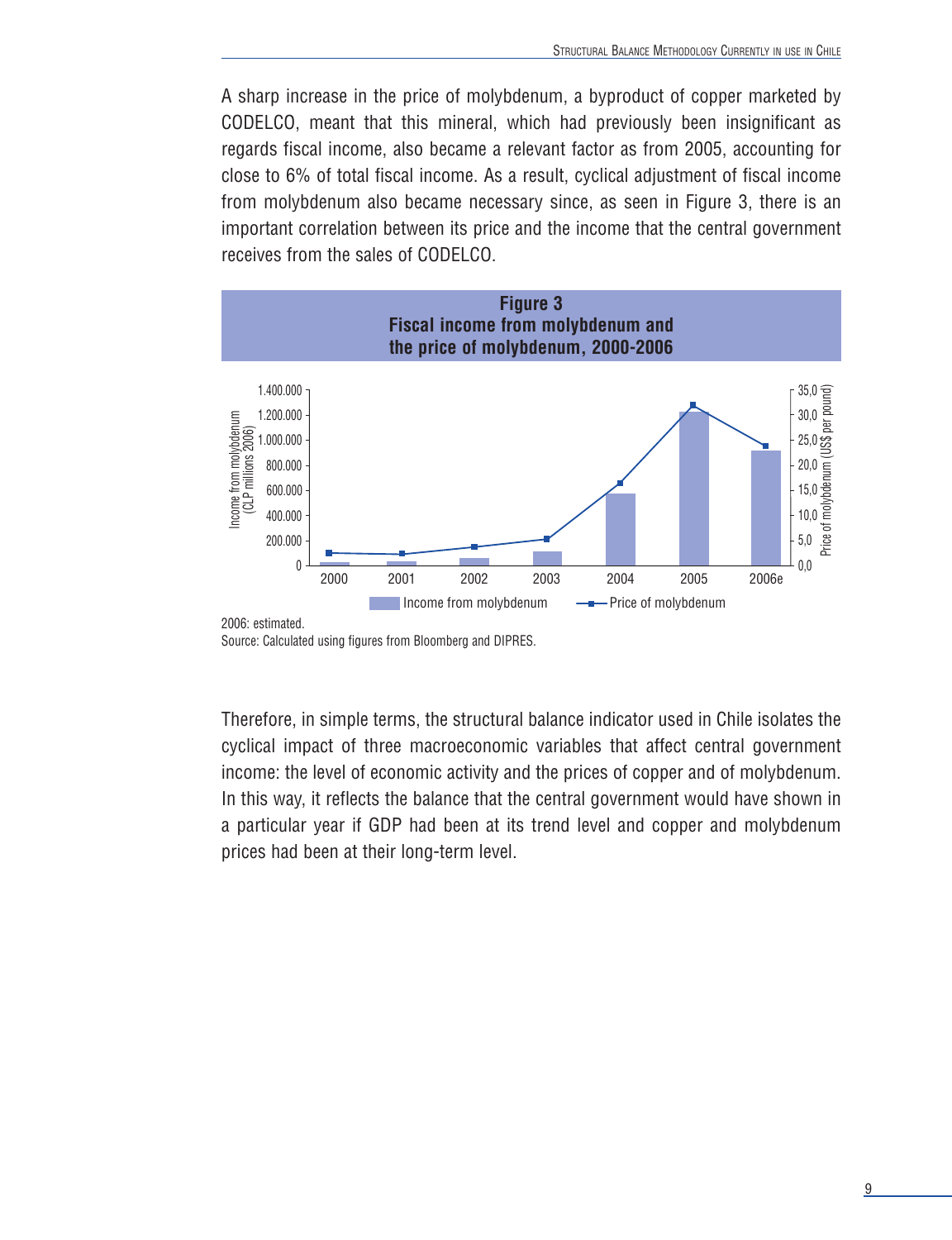#### **2.2. Structural balance indicator**

The structural balance indicator can be expressed as:

$$
BE_{t} = Be_{t} - TNMIN_{t} + \left[ TNMIN_{t} \left( \frac{Y_{t}^{*}}{Ye_{t}} \right)^{2} \right] - TMIN_{t} + TMINE_{t} - ICC_{t}
$$

$$
+ICEE_{t} - ICM_{t} + ICME_{t}
$$

where:

 $BE_t$  = structural balance in period t  $Be<sub>t</sub>$  = effective balance (accrued) in period t  $TNMIN<sub>t</sub>$  = net non-mining tax revenue and social security in-payments in period t  $TNMIN^*$  = structural net non-mining tax revenue and social security in-payments in period t  $TMIN_t$  = income from taxation of private mining companies in period t  $T MINE<sub>t</sub>$  = structural income from taxation of private mining companies in period t  $Ye_t$  = effective GDP in period t  $Y^*$ ,  $=$  trend GDP in period t  $ICC<sub>t</sub>$  = effective transfers from CODELCO on account of copper sales in period t  $ICE<sub>t</sub>$  = structural transfers from CODELCO on account of copper sales in period t  $ICM_t$  = effective transfers from CODELCO on account of molybdenum sales in period t  $ICME_t$  = structural transfers from CODELCO on account of molybdenum sales in period t  $\epsilon$  = GDP elasticity of tax revenue

The use of this indicator to put the fiscal policy rule into operation when drawing up the annual budget involves the following sequential steps:

- Estimation of the long-term copper price (following consultation with a committee of independent experts<sup>2</sup>).
- Estimation of the trend level of inputs to the aggregate output function (following consultation with a committee of independent experts<sup>3</sup>).

 $\overline{P}$ The report of this committee for the 2006 budget can be found in Appendix I of DIPRES (2006a).

<sup>&</sup>lt;sup>3</sup> The report of this committee for the 2006 budget can be found in Appendix II of DIPRES (2006a).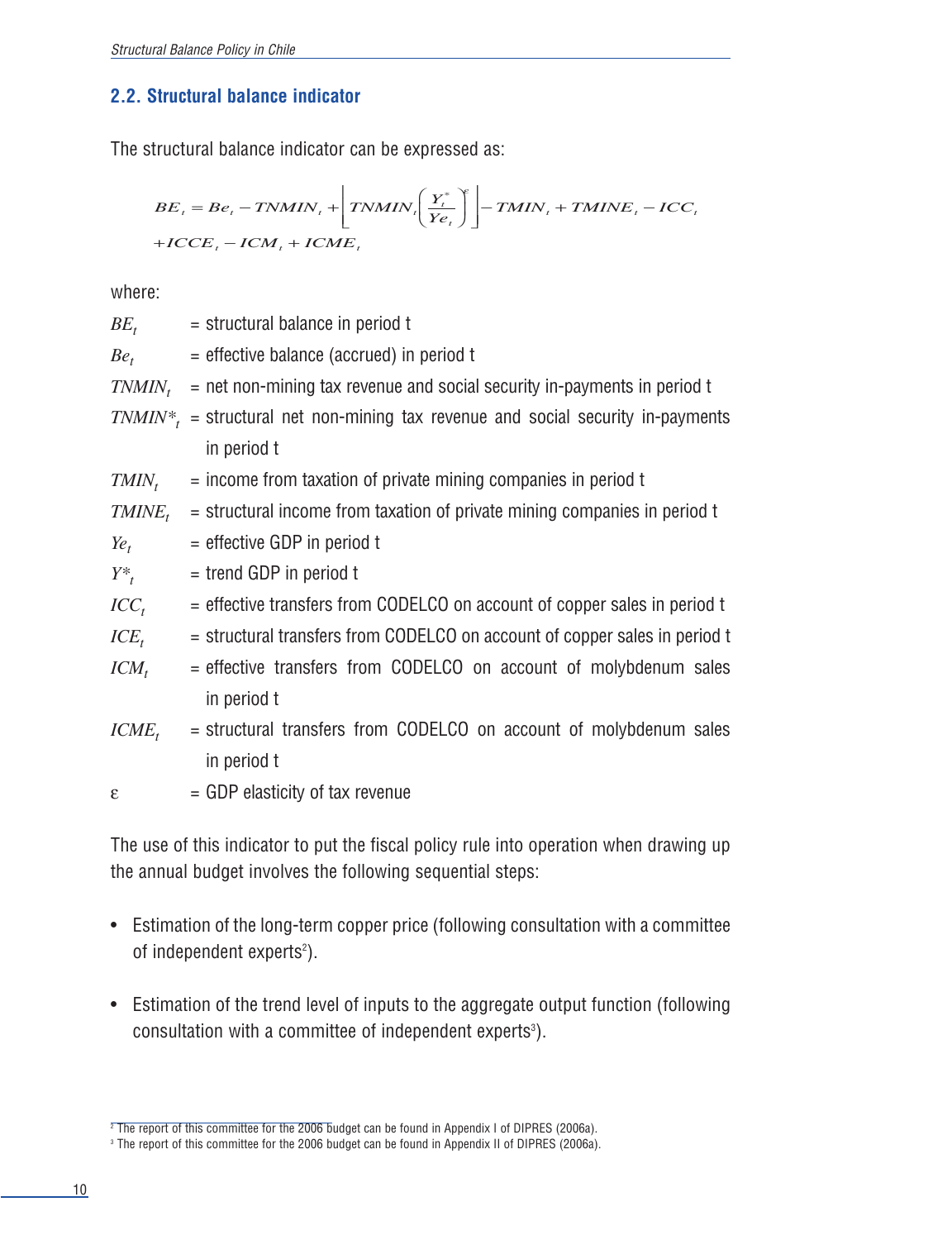- Estimation of trend GDP using the results of the previous step and the estimated aggregate output function  $(Y = AK^{\alpha}L^{\beta})^4$ .
- Estimation of the long-term molybdenum price.
- Adjustment of non-mining tax revenues<sup>5</sup> and social security in-payments according to the gap in level between trend GDP and projected effective GDP (using an estimated GDP elasticity of tax revenue (ε) of 1.05).
- Adjustment of tax revenue from mining companies (earnings tax and specific tax paid by large private mining companies).
- Adjustment of projected income from CODELCO on account of copper, net of production costs, adjusting the company's volume of sales for the difference between the projected effective price and the long-term price defined by the Committee of Experts.
- Adjustment of projected income from CODELCO on account of molybdenum, net of production costs, adjusting the company's volume of sales for the difference between the projected effective price and the estimated long-term price.
- Estimation of total structural fiscal income as the sum of revenues previously adjusted for cyclical variations.
- Calculation on the basis of structural income of the level of expenditure compatible with the structural balance target.

#### **2.3. Recent methodological improvements**

Since Chile's adoption of the structural balance policy, the way in which the indicator is calculated as well as the definition of key parameters and assumptions have been made increasingly transparent, the disclosure of information to the public has been improved, and the methodology has been refined.

<sup>&</sup>lt;sup>4</sup> In order to obtain these values, it is necessary to project the relevant variables that serve as inputs to this function. These are gross fixed capital formation (K), the labour force (L) and total factor productivity (A).

<sup>&</sup>lt;sup>5</sup> A distinction between revenue from mining and non-mining taxes was introduced in 2005.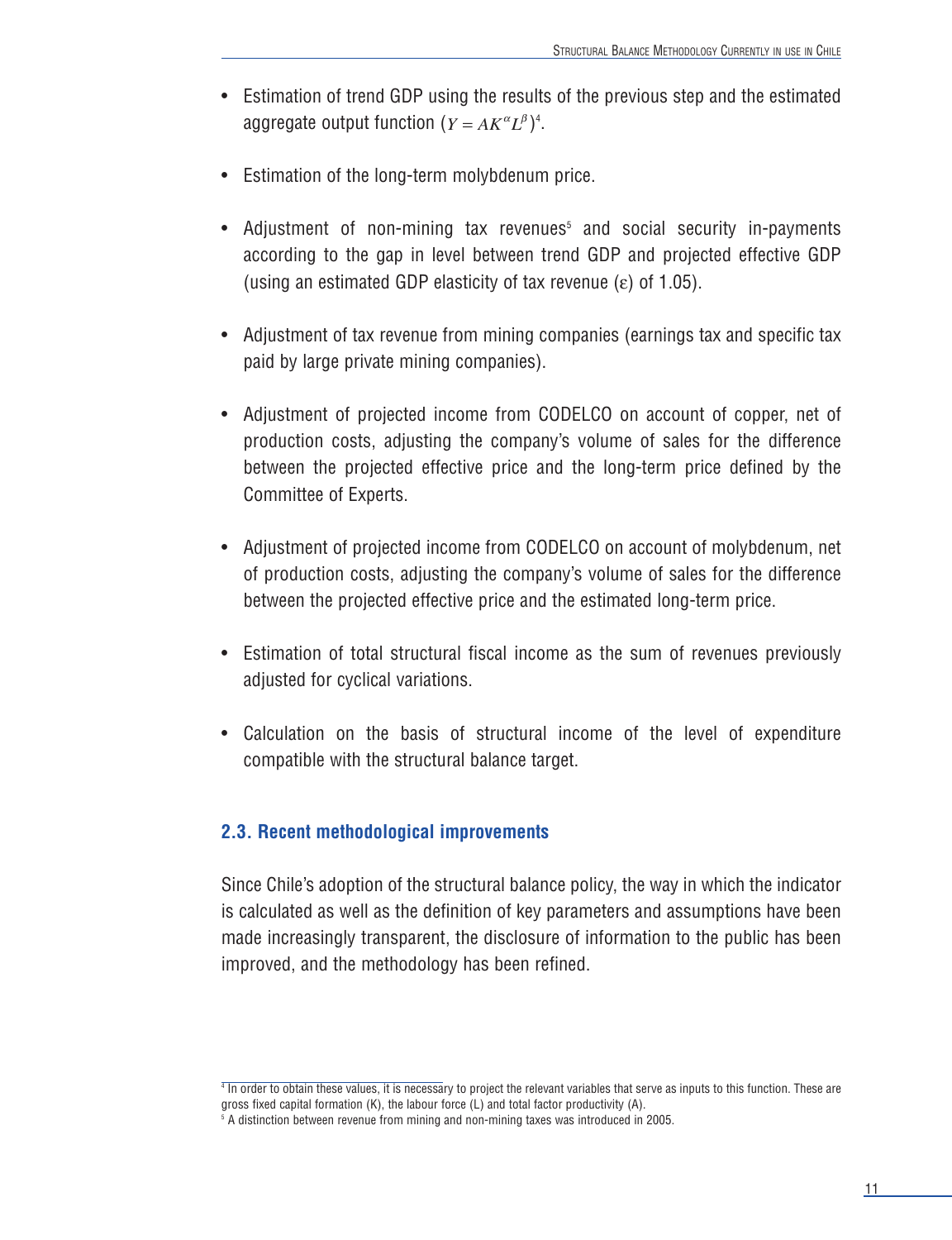The first improvements were introduced in 2004 with the migration of Chile's fiscal accounts to the methodology suggested by the IMF (IMF, 2001), adopting an accruals-based system instead of the cash-based system that had been used until then. This made it possible to use the official fiscal accounts published by the Ministry of Finance's Budget Office (Dirección de Presupuestos, DIPRES) to calculate the structural balance, rather than making the intermediate adjustments to cash-based data that were required under the original methodology (Marcel et al., 2001). Subsequently, in September 2005, specific cyclical corrections were introduced for tax revenue from private mining companies, which had previously been adjusted in the same way as other tax income rather than on the basis of the copper price. In 2006, a cyclical correction was introduced for income from CODELCO's molybdenum sales which had until then been treated as part of income from copper. And in January 2007 a cyclical correction was introduced for the revenues from the additional tax payments made by foreign-owned mining companies on profits remittances.

#### **2.3.1. Non-mining tax revenue**

Cyclical adjustment to non-mining tax revenue is made using the original methodology - that is, on the basis of the gap between effective and trend GDP. However, as from 2005, a distinction has been made between tax revenue from the ten largest mining companies and that from other taxpayers so as to be able to correct the former for the cyclical impact of the copper price as described below.

#### **2.3.2. Income from mining**

#### **a. Income from CODELCO's gross copper sales**

Structural income from CODELCO on account of copper sales is estimated adjusting the income effectively received for the gap between the effective and long-term copper price. Until 2005, no distinction was made between income from CODELCO that corresponded to copper sales and that which originated from the sales of byproducts such as molybdenum. However, under a methodological change introduced in 2006, income from the latter is now treated separately so as to be able to take account of cyclical variations in the price of molybdenum. This modification was called for both because of the high price of molybdenum and the relative weight that income from CODELCO's sales of this mineral began to acquire and because of the fact that the prices of copper and molybdenum are not totally correlated, as seen in Figure 4 for the period 2004-2006.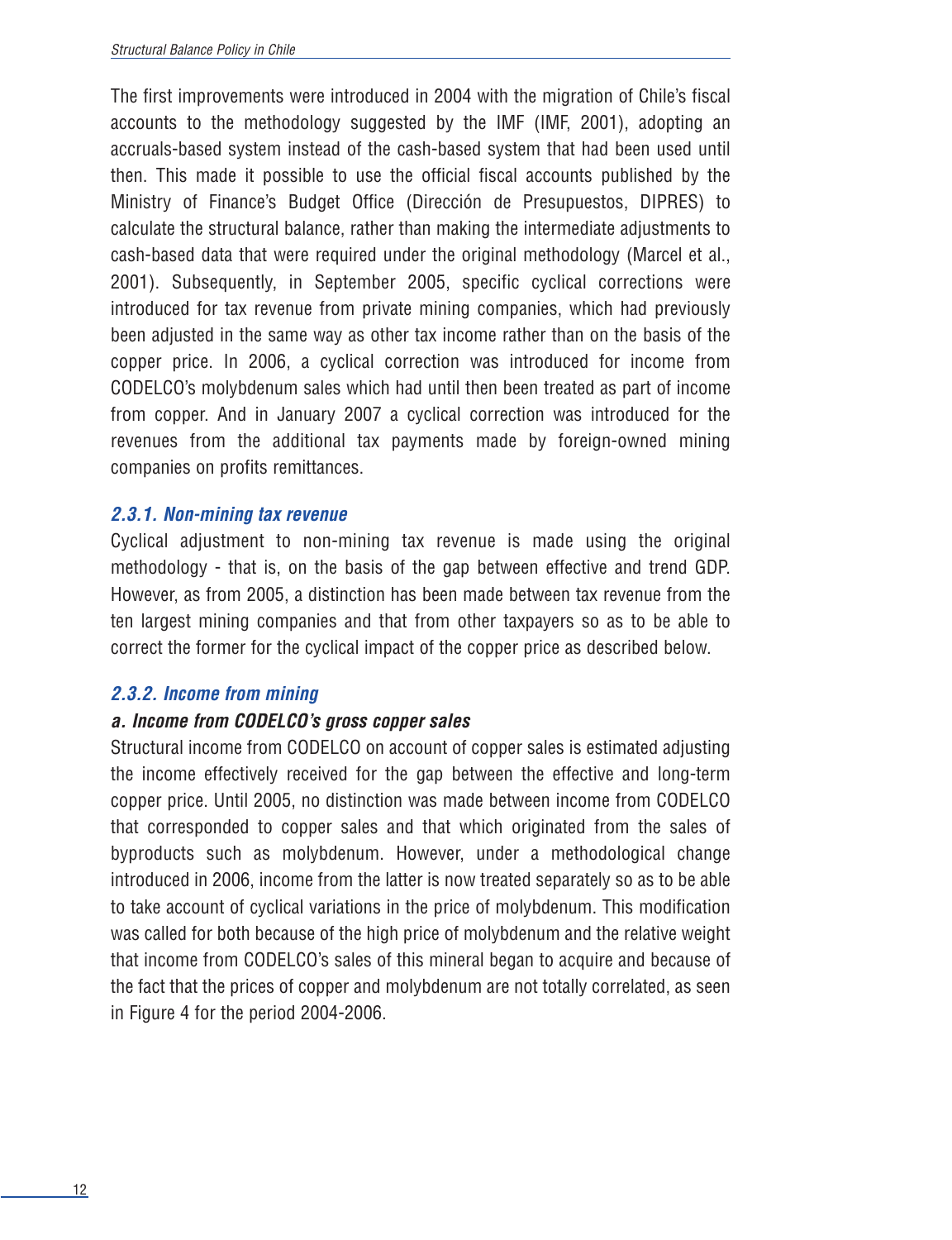

Source: Calculated using figures from COCHILCO and Bloomberg.

#### **b. Income from CODELCO's molybdenum sales**

When the original structural balance methodology was designed in 2001, the price of molybdenum was 13.5 times lower than in 2005 (US\$ 2.4 per pound in 2001 vs. US\$ 31.7 per pound in 2005) and molybdenum sales accounted for no more than 8% of CODELCO's income. However, this situation changed radically in the latter months of 2005 when the price of molybdenum climbed to record levels, with sales reaching close to 15% of CODELCO's total income that year. This also had a decisive impact on the importance of molybdenum as a source of fiscal income received through both tax payments and the distribution of CODELCO's profits.

For the purpose of calculating the structural balance, this created the need for a cyclical adjustment reflecting the short-term deviations in the price of molybdenum with respect to its long-term trend. Introducing an adjustment of this type in calculating the structural balance is analogous to the cyclical adjustment made to CODELCO's copper sales. It involves identifying income from molybdenum that corresponds to a trend price and isolating the cyclical effect that can mean higher or lower effective income. The cyclical adjustment to income from CODELCO's molybdenum sales can be expressed as follows: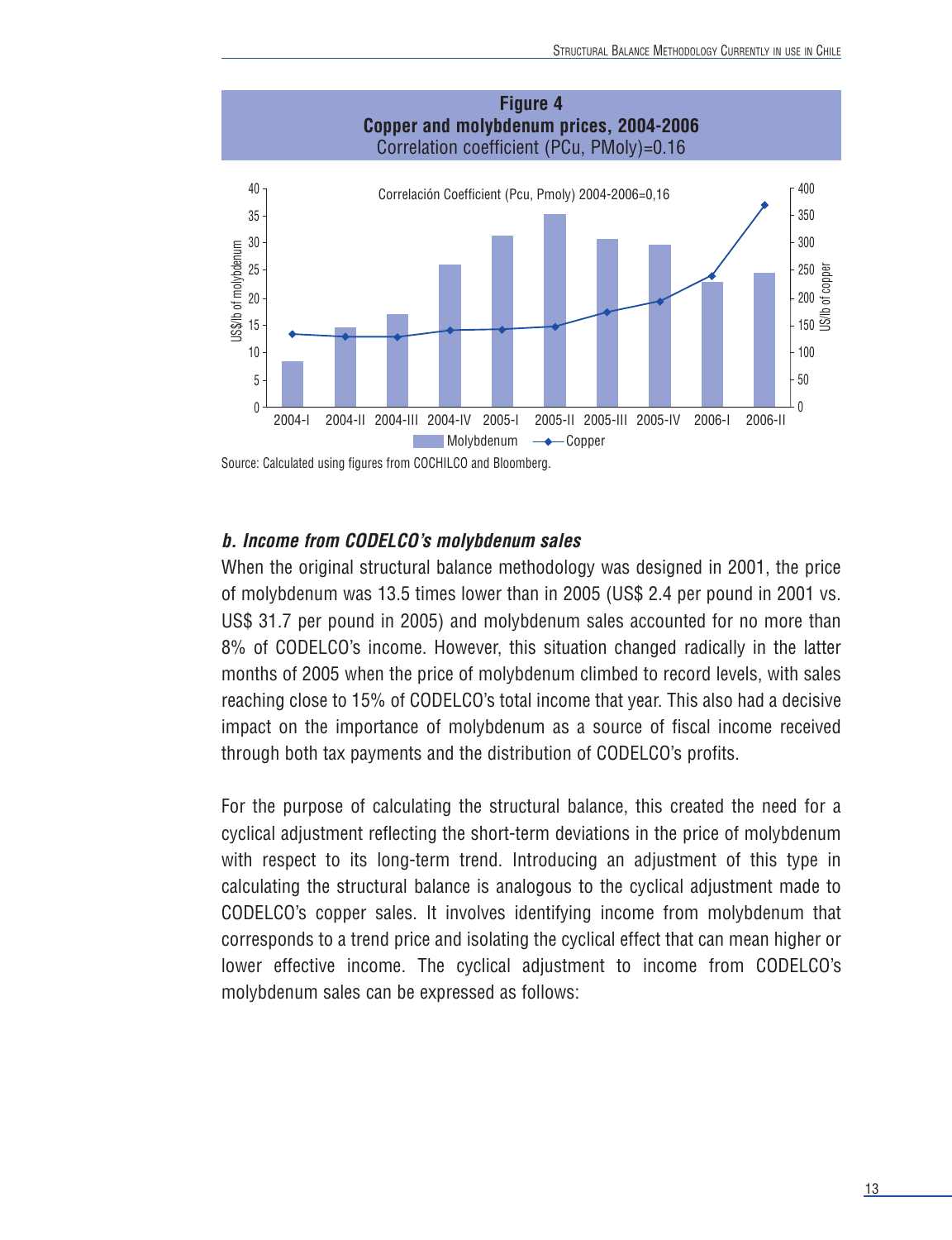$$
ICM_t = VFM_t (PM_t - PREF_t) * 2.204.62
$$

where:

| $ICM_t$    | $=$ cyclical income from molybdenum in period t (in US\$)             |
|------------|-----------------------------------------------------------------------|
| $VFM_t$    | = volume of CODELCO's molybdenum sales in period t (in tonnes)        |
| $PM_t$     | $=$ average price of CODELCO's molybdenum sales in period t (US\$ per |
|            | pound)                                                                |
| $PREF_{t}$ | = trend or long-term molybdenum price in period t (US\$ per pound)    |
|            | $2.204.62$ = pounds per tonne converter                               |

This adjustment is simple in operative terms, but the key issue is determining the long-term price of molybdenum. In the case of copper, the original methodology envisages consultation with a committee of experts. In the absence of such a committee for the price of molybdenum, a mechanism that combines historic criteria with the opinion of experts has been used. In this way, a long-term price of US\$ 12 per pound was established in 2006, similar to the average monthly price for the previous four years. Using this same methodology for the estimation of the structural balance in 2007, a long-term price of US\$ 14.7 per pound was obtained.

#### **c. Tax revenue from private mining companies**

The original methodology for calculating the structural balance was reasonably successful in capturing the effect on fiscal income of cyclical variations in economic activity and the copper price through to 2004. However, a new link between the economic cycle and fiscal income then began to gain importance as most of the large investments carried out by private mining companies in the previous decade completed their phase of accelerated depreciation and the companies' accounting profits began to be reflected in important taxable earnings. As a result, central government tax revenue from this source has grown strongly in recent years, with a rise in the net income from the earnings tax paid by the ten largest private mining companies from CLP 79.229 million in 2003 (Chilean pesos, 2006 values) to CLP 390.621 million in 2004, CLP 993.116 million in 2005 and an estimated CLP 2.999.526 million in 2006, representing an average annual real growth of 207.3% in 2003-2006.

It should also be noted that, as from 2006, a new specific mining tax was introduced and, although revenue from this tax in 2006 was confined to provisional monthly payments (PPMs), it is expected to show an important increase in 2007.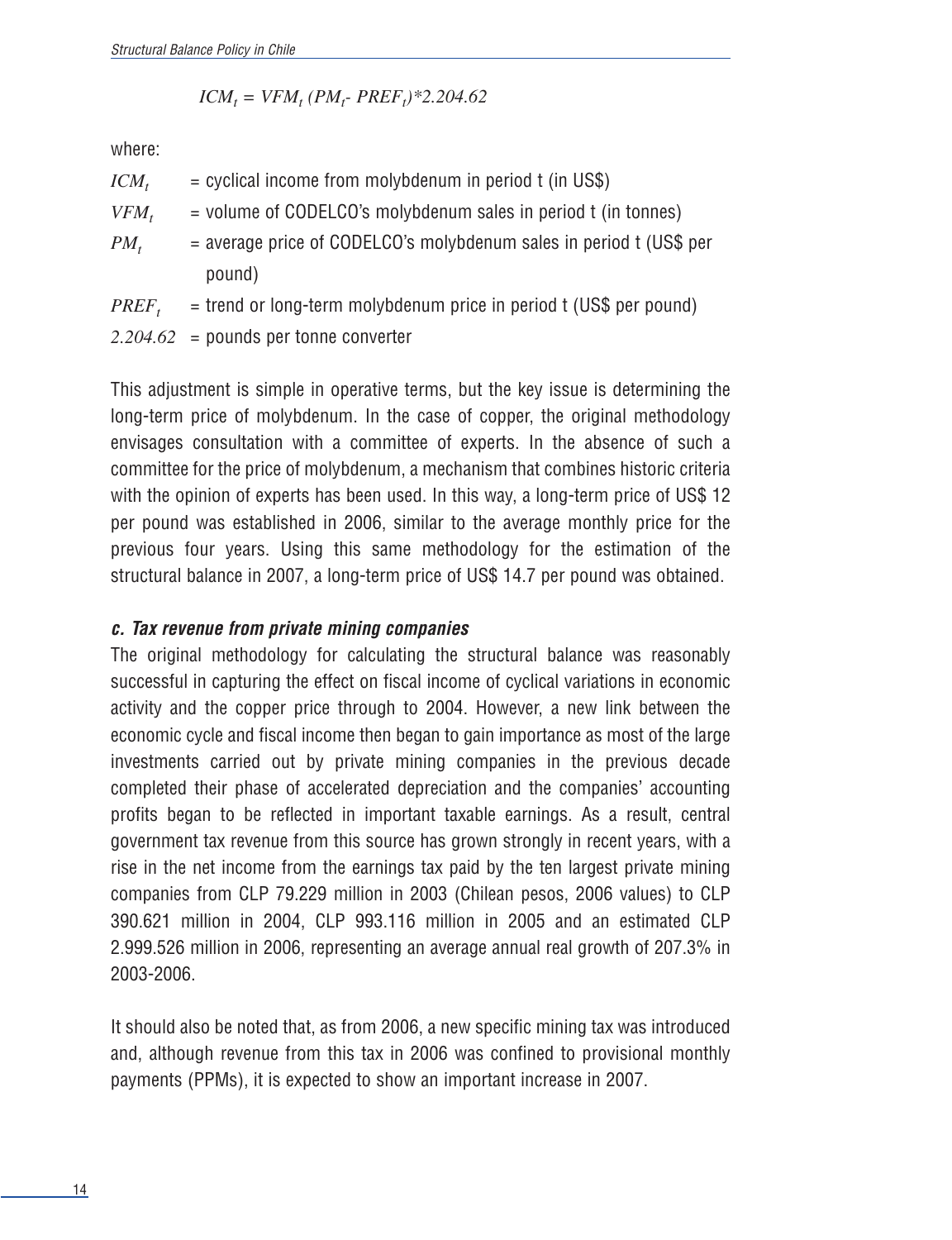This trend and the resulting increase in the relative importance of tax revenue from private mining companies made it advisable to adjust this revenue for the cyclical effect of the copper price rather than of GDP as for tax revenue in general. This is logical because the impact of the copper price on the sales and profits of these companies means that only a part of this higher revenue is structural and the rest (the part explained by the difference between the effective and long-term price of copper) corresponds to the impact of the copper price cycle on the sales, profits and tax payments of these companies. This adjustment more accurately captures the cyclical impact of tax revenue from private mining companies since, as seen in Figures 5a and 5b, this revenue shows a closer correlation with the copper price than with GDP.



2006: estimated. Source: Calculated using figures from COCHILCO and DIPRES.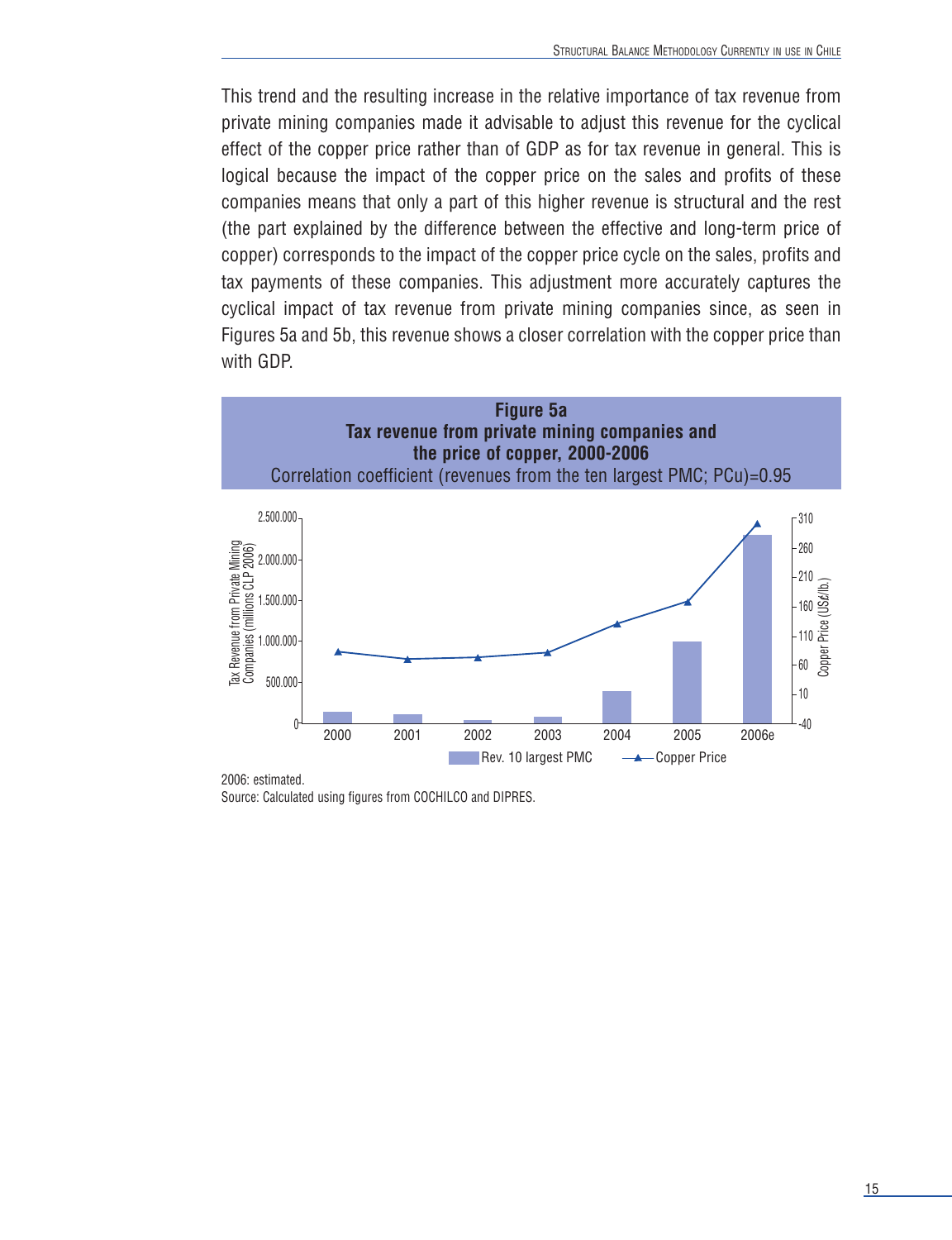

2006: estimated.

Source: Calculated using figures from the Central Bank of Chile and DIPRES.

Therefore, the methodological improvement was designed for cyclically adjusting revenue from the earnings tax paid by private mining companies and from the specific mining tax. Like the cyclical adjustment of income from CODELCO's copper sales, both these methodologies are based on the difference between the effective copper price and the long-term price, the latter determined by the Committee of Experts.

#### c.1. Cyclical adjustment of earnings tax on private mining companies

The cyclical adjustment applied since 2005 to fiscal income from this source assumes that annual income from the earnings tax paid by private mining companies depends, in simple terms, on three components: i) the provisional monthly payments (PPMs) made in the corresponding tax year  $(PPM<sub>t</sub>)$ ; ii) the result (positive or negative) of their annual tax return  $(OR<sub>t</sub>)$ ; and iii) additional tax payments by foreign-owned mining companies on profits remittances  $(I\!A_t)$ .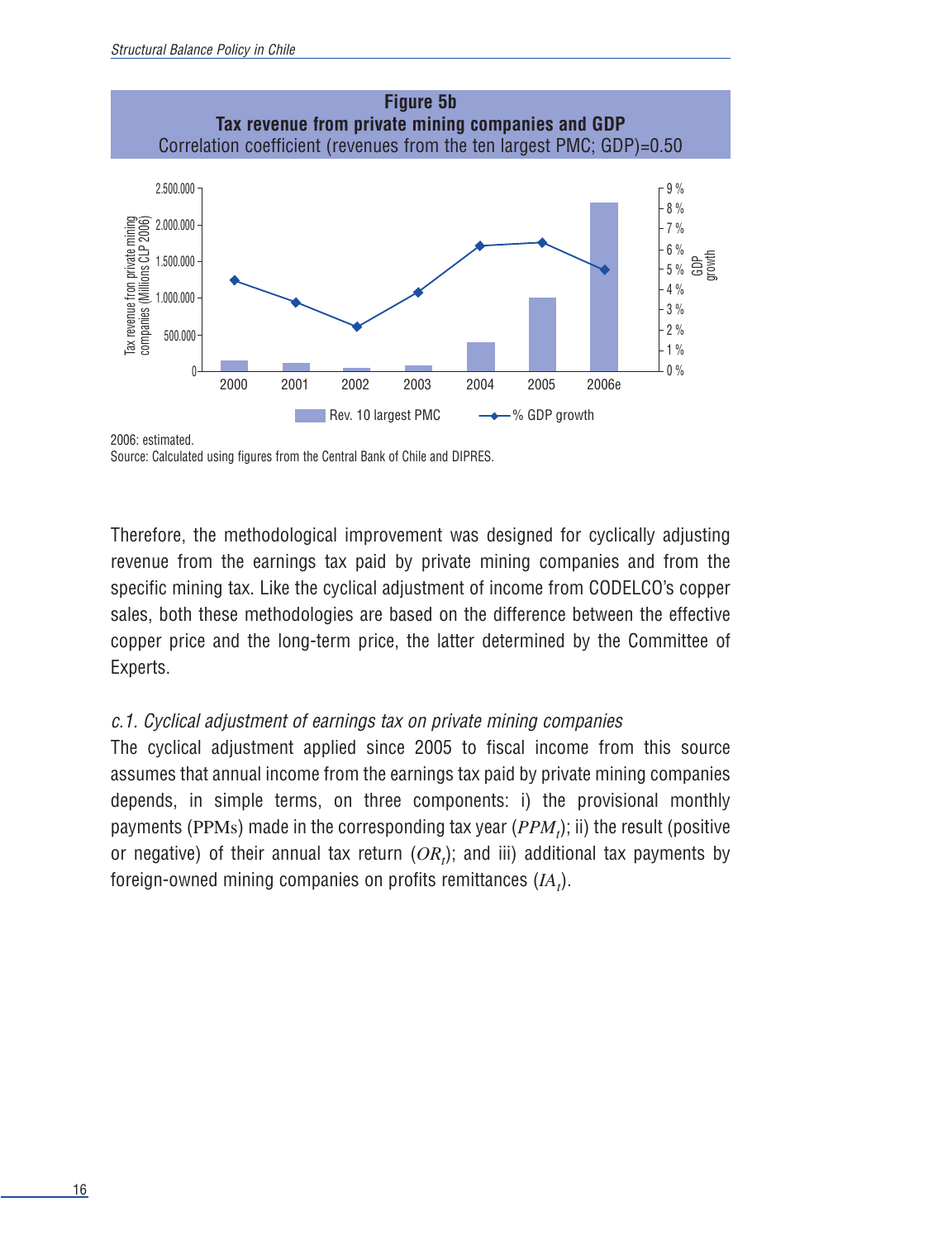In other words, the methodology captures the lagged effect of the difference between the effective and long-term copper price on fiscal revenue that arises from Chile's system for payment of earnings tax. In practice, the cyclical adjustment for each year reflects the impact of the price gap on PPMs made by the companies in that year, that of the previous year's price gap on the profits they declare annually, and that of the PPMs made in the previous year on the result of their annual tax return. It should be noted that the methodology used up to December 2006 did not include cyclical adjustment of the additional tax these companies pay on profits remittances. This implicitly assumed that the profits remitted in a particular year were not a direct function of either the copper price or the economic cycle. Recent data, however, have shown a correlation between these tax receipts and the copper price. Therefore, in January 2007 a new cyclical adjustment was introduced to reflect this fact.

In line with the above, annual fiscal revenue from the earnings tax on private mining companies  $(R_t)$  can be expressed as:

$$
(1) \qquad R_t = PPM_t + OR_t + IA_t
$$

At the same time, PPMs in year t are an advance on the earnings tax that the companies will have to pay on the basis of their profits when filing their annual tax return in year t+1 and are a function of their sales in year t (expressed as  $P_t * Q_t$  or, in other words, of the quantity of copper sold in year t multiplied by its price) and of the tax rate applied to determine the amount of their PPMs  $(Tppm_t)$ .

$$
(2) \qquad PPM_t = P_t Q_t Tppm_t
$$

This rate,  $Tppm_t$ , is adjusted in May of each year to the level that would have been required in the previous year for the PPMs made by the companies to equal the amount determined on the basis of their annual tax returns. In other words, it is adjusted to the level at which advances in the form of PPMs would have exactly matched the result of their annual tax return, meaning that they would have neither had to pay tax nor received a reimbursement as a result of the annual tax collection process. This rate is then applied to PPMs as from May through to April of the following year.

The mean rate at which PPMs are made in year t is therefore a weighted average of the rate applied from January through to April (a third of the year), corresponding to  $T_{(1)}$  defined in May of the previous year, and the rate as adjusted after annual tax collection in April  $(T_{(1)})$  which is applied to the sales of these companies from May through to December (two-thirds of the year). In other words, PPMs in year t can be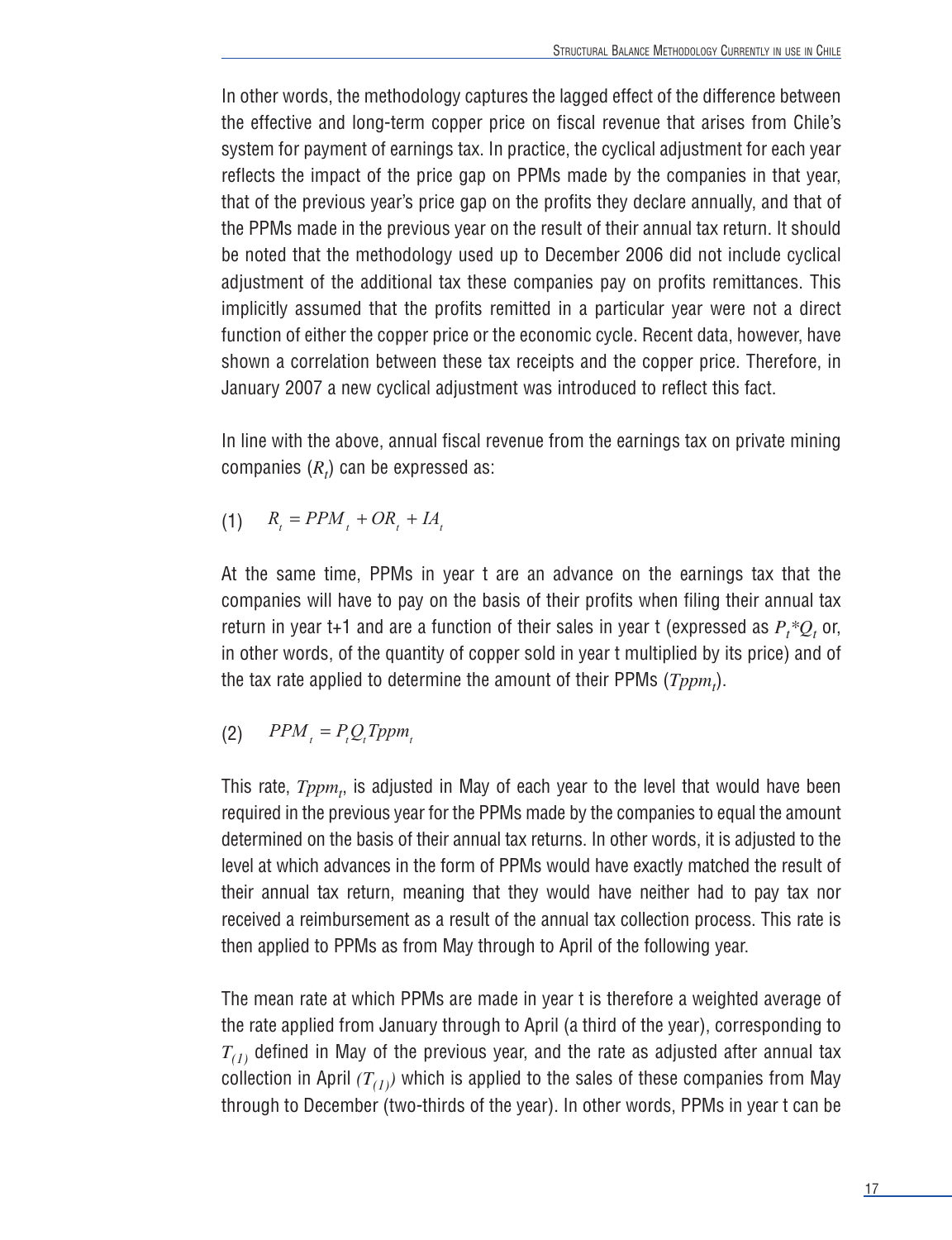expressed as:

(3) 
$$
PPM_{t} = P_{t}Q_{t}Tppm_{t} = P_{t}Q_{t} \left[ \frac{1}{3}T_{(-1)} + \frac{2}{3}T_{(1)} \right]
$$

Similarly, *OR<sub>t</sub>* is the balance for or against the companies as determined in the annual tax collection process of year t, which corresponds to the difference between the earnings tax collected in year t and the PPMs made in the previous year *(PPM*  $_{t-1}$ ). Therefore:

$$
(4) \qquad OR_{t} = 17\% (P_{t-1}Q_{t-1} - C_{t-1}) - PPM_{t-1}
$$

where  $C_{t-1}$  are the unit costs in t-1 that can be imputed to taxes in the annual return of year t.

Replacing these expressions in equation (1) gives:

(5) 
$$
R_t = P_t Q_t \left[ \frac{1}{3} T_{(-1)} + \frac{2}{3} T_{(1)} \right] + 17\% (P_{t-1} Q_{t-1} - C_{t-1}) - P P M_{t-1} + I A_t
$$

and analogously in equation (3):

$$
(6) \qquad PPM_{t-1} = P_{t-1}Q_{t-1} \left[ \frac{1}{3}T_{(-2)} + \frac{2}{3}T_{(-1)} \right]
$$

where  $T_{(-2)}$  is the rate at which PPMs were made in t-3 in advance of payments corresponding to the annual tax return of year t-2.

The above can be further simplified considering that:

(7) 
$$
Tppm_{t} = \left[\frac{1}{3}T_{(-1)} + \frac{2}{3}T_{(1)}\right]
$$

$$
(8) \quad Tppm_{t-1} = \left[ \frac{1}{3} T_{(-2)} + \frac{2}{3} T_{(-1)} \right]
$$

By again replacing, in equation (1), fiscal revenue from taxation of private mining companies in year t can be expressed as:

$$
(9) \qquad R_{t} = Tppm_{t}P_{t}Q_{t} + 17\% (P_{t-1}Q_{t-1} - C_{t-1}) - Tppm_{t-1}P_{t-1}Q_{t-1} + IA_{t}
$$

A partial derivative of this equation for the price of copper  $(P_t)$  shows the effect of changes in the copper price on fiscal revenue, when other variables remain constant: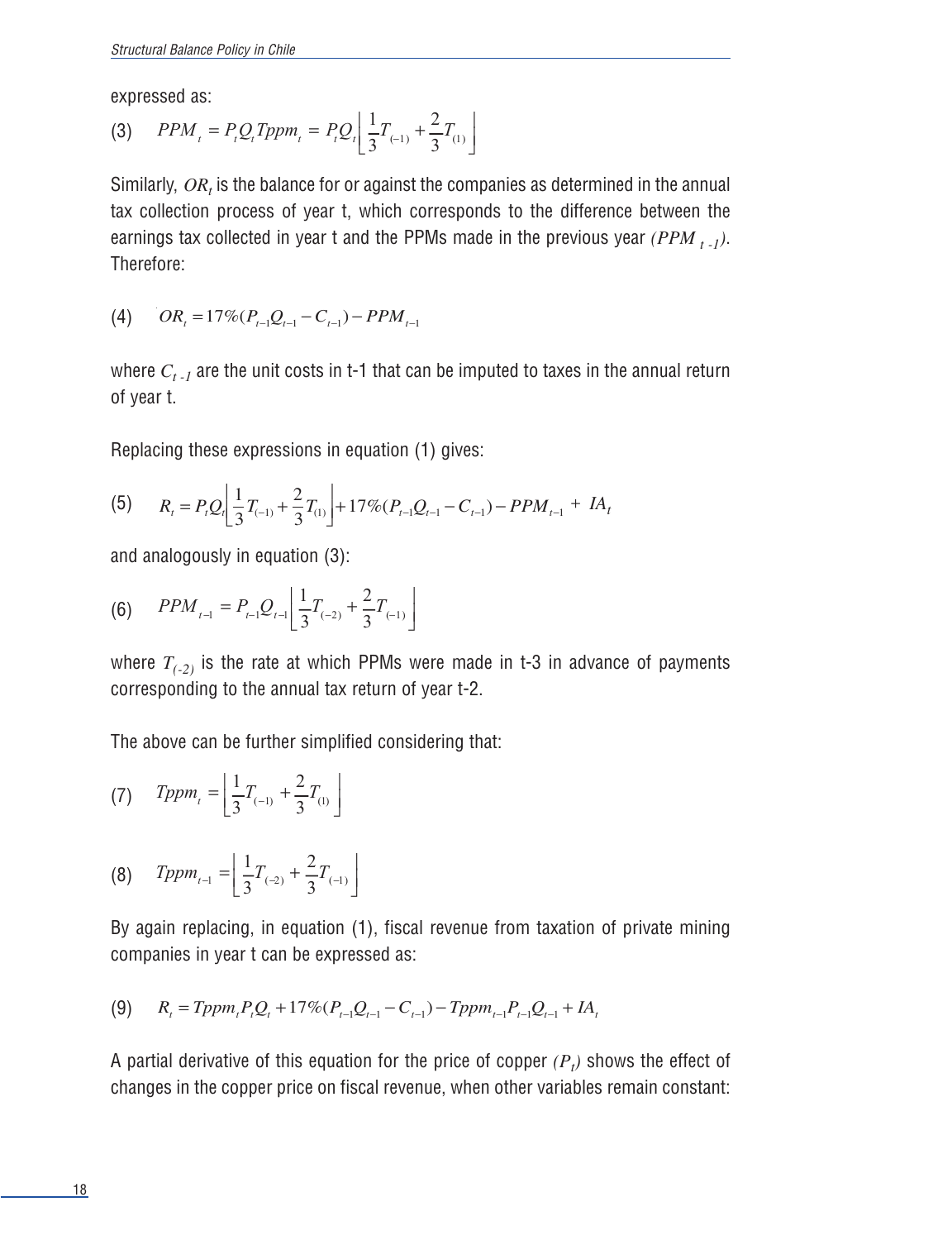(10) 
$$
dR_t \cdot dP_t = Tppm_t dP_t Q_t + 17\% dP_{t-1} Q_{t-1} - Tppm_{t-1} dP_{t-1} Q_{t-1} + \partial I A_t / \partial P
$$

It should be noted that this result implicitly assumes that the unit costs of the previous year  $(C_{t-1})$  are not a direct function of the price of copper, so that:

$$
(11) \quad \partial C_{t-1} / \partial P_{t-1} = 0
$$

and effective copper price has on these payments, so that  $\partial P_t = P_t{}^{ef} - P_t{}^{lp}$ , , it can If the cyclical effect on the earnings tax payments by private mining companies is defined as the same as the effect that the difference between the long-term be estimated as:

(12)  
\n
$$
C.Effect = TppmtQ_t(P^{ef} - P^{lp} + 17\% * Q_{t-1}(P^{ef} - P^{lp} - 1) - Tppm_{t-1}Q_{t-1}(P^{ef} - P^{lp} - 1) + \partial I A_t/\partial P
$$
\n(a) (b) (c) (d)

In equation (12), it can be seen that the cyclical impact of the copper price on the earnings tax paid by private mining companies in a particular year comprises four partial effects: a) the impact of the price gap on the companies' sales and on the PPMs they make in year t; b) the impact of the previous year's price gap on profits in that year as reflected in the result of their annual tax return in period t; c) the impact of the previous year's price gap on sales and PPMs in that year, which operates with a negative sign in their tax return in year t; and d) the impact of the copper's price gap on the additional tax receipt.

Regarding the additional tax receipts, it can be assumed that they depend on i) the additional tax rate(  $T_{\scriptscriptstyle{IAt}}$  ), ii) the income tax rate ( $T_{\scriptscriptstyle{IR}}$  ) and iii) the remitted income to foreign countries before additional tax payments  $(REM_t)$ . Therefore these receipts can be described by the following equation:

(13) 
$$
IA_{t} = \frac{(T_{IA_{t}} - T_{IR_{t}})REM_{t}}{(1 - T_{IR_{t}})}
$$

Defining the remitted income as a percentage  $(\hat{z})$  of profits after income tax, we obtain:

(14) 
$$
IA_t = \hat{z}(T_{IA_t} - T_{IR_t})(P_t Q_t - C_t)
$$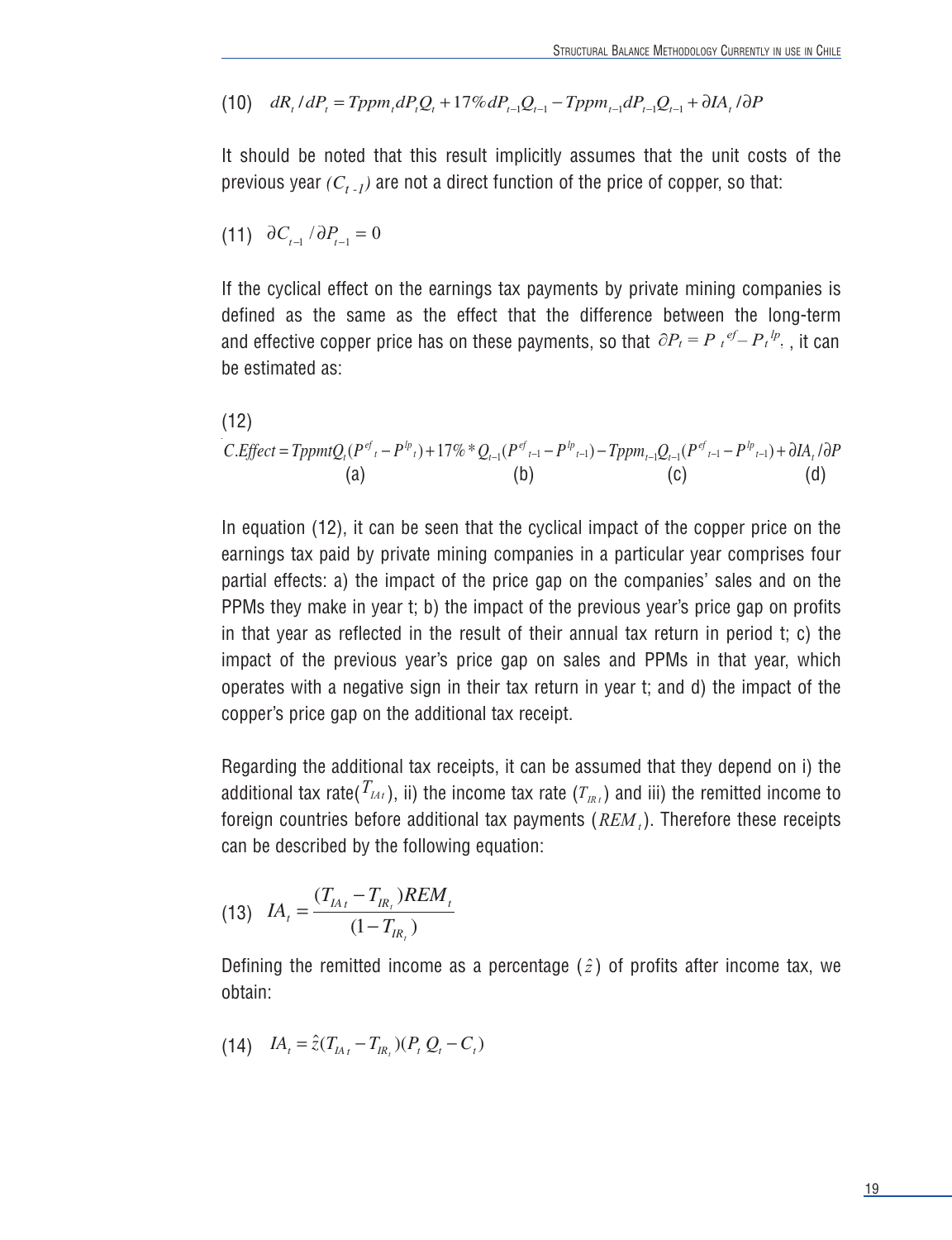Assuming that for a determined period t, the expression  $\hat{z}(T_{_{fA}}-T_{_{IR_{_{t}}}})$  is equal to a specific  $\alpha_{_t}$  value $^{\circ}$  and applying a partial derivative of this equation with respect to the price of copper, we obtain equation (17) which shows the effects of a change in the price on the tax receipts of private mining companies' additional tax, keeping everything else constant:

(15)  $dIA$  /  $dP = \alpha_t dPQ$ 

It should be noticed that this result implicitly assumes that  $dQ/dP = dC/dP = 0$ .

Defining the cyclical effect on private mining companies' additional tax receipts as the impact made by the difference in the long-run copper price with respect to its effective price on these receipts (so that  $dP = P^{Ef} - P^{LP}$ ), the cyclical component of the additional tax is estimated as:

(16) 
$$
dIA \cdot/dP = \alpha_t Q(P^{Ef} - P^{LP})_t TCN_t
$$

Therefore, replacing equation (16) in equation (12) determines the cyclical component of the income tax to private mining companies as:

(17) 
$$
C.Effect = TppmtQ_t(P^{ef_t} - P^{lp_t}) + 17\%Q_{t-1}(P^{ef_{t-1}} - P^{lp_{t-1}})
$$

$$
-Tppm_{t-1}Q_{t-1}(P^{ef_{t-1}} - P^{lp_{t-1}} + \alpha_t Q(P^{Ef} - P^{LP})_t TCN_t
$$

#### c.2. Cyclical adjustment of revenue from the specific mining tax

As stated above, it became necessary as from 2006, when calculating the structural balance, to take account of the cyclical effect of the copper price on revenue from the specific mining tax approved in 2005. This tax is levied at a rate of 4% on the operating profits of large mining companies<sup>7, 8</sup> and, if it is assumed that operating costs do not depend on the copper price (an assumption equivalent to that made to determine the cyclical impact of the copper price on revenue from the earnings tax), the cyclical component of revenue from the specific tax can be calculated directly from the effect that the price gap has on copper sales and can be expressed as:

(18) C. Effect Spec. Tax =  $4\%Q_t(P^{ef} - P^{lp}t)$ 

 $^{\circ}$  Observed values of  $\hat{z}$  ,  $\emph{T}_{IA}$  , and  $\emph{T}_{IR}$  are used for this purpose.

<sup>7</sup> This is the rate consistent with the nature and size of the country's ten largest mining companies, given that the law distinguishes between sales brackets.

<sup>&</sup>lt;sup>8</sup> It should be noted that this rate does include an adjustment to take account of the fact that this tax is considered expenditure for the purpose of determining the earnings tax.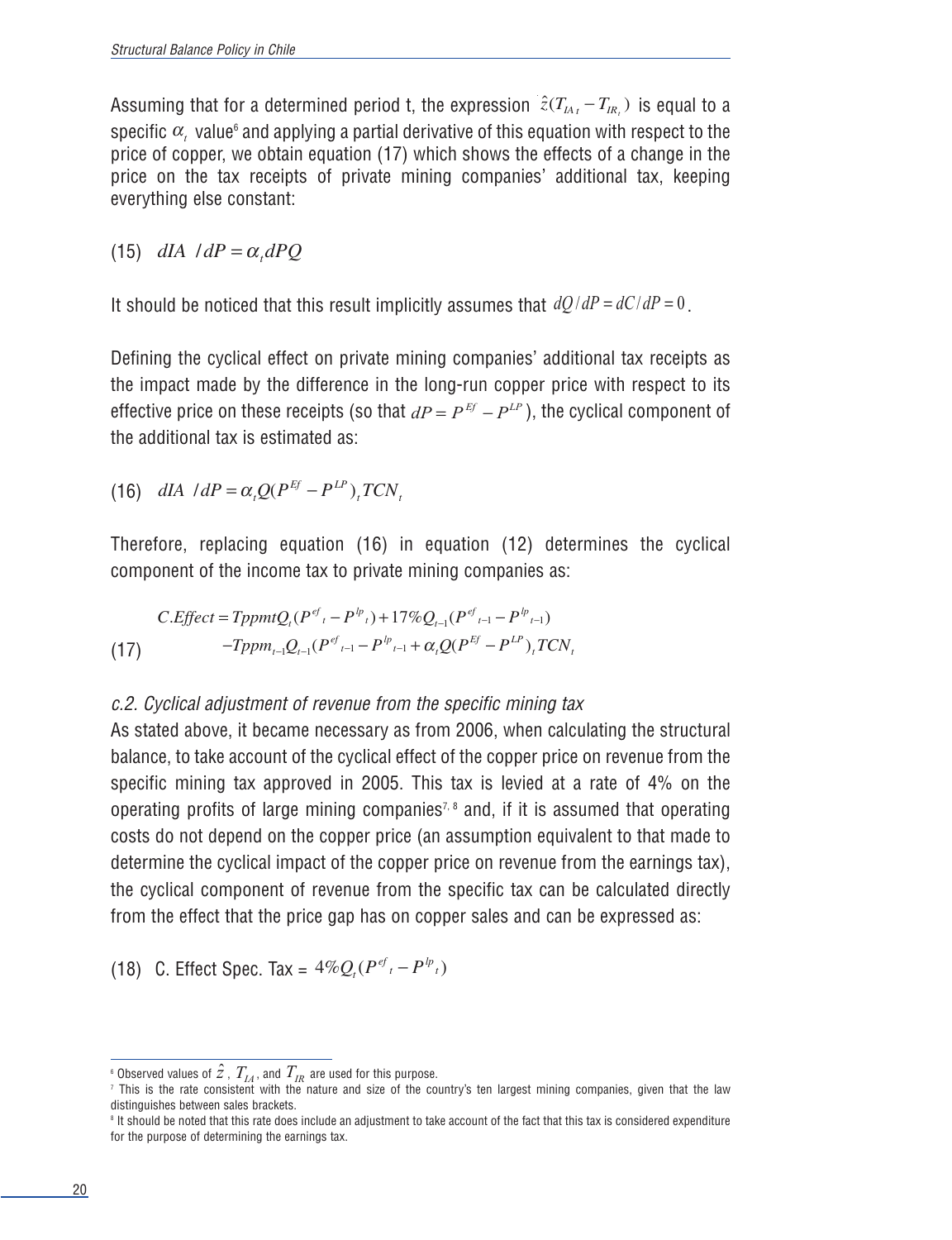However, it should be noted that the law established a two-year transition period for this tax (2006 and 2007) that is not reflected in the above equation, which will be valid once the tax comes into full operation. During the transition, companies are able to use 50% of specific tax payments as a credit against their annual earnings tax liabilities. As a result, both revenue and the cyclical effect of this tax are approximately 50% less than they would be were the tax in full operation, and the cyclical component of the specific mining tax during the transition period can be calculated as:9

(19) C. Effect Spec. Tax in Trans. = 
$$
\frac{4\%Q_i(P^{ef} - P^{lp} \cdot)}{2}
$$

#### **2.4. Structural surplus target<sup>10</sup>**

The policy target established for the structural balance indicator has been a key component of Chile's fiscal policy over the past six years. During this period, the target of an annual structural surplus equivalent to 1% of GDP was set with the aim of ensuring the accumulation of assets with which to meet future public sector commitments, including particularly the contingent liabilities generated by the guaranteed minimum pension and old-age benefit. A second argument for maintaining a surplus was the situation of the Central Bank of Chile which, at the time, was running a structural operating deficit and had a negative net worth as a result of losses arising from the bailout of the private banking system in the wake of the 1982 crisis and of its accumulation of international reserves in the 1990s. A third reason was the need to address the vulnerabilities relating to currency mismatches that can affect the cost of public debt servicing.

The presidential decree that established the principles of the government's fiscal policy for 2006-2010, which were drawn up in accordance with the Fiscal Responsibility Law, stated that this target should be modified if the conditions on which it was based no longer prevail. Consistently, recent evaluations of these conditions resulted in reducing the structural surplus target for 2008 to 0.5% of GDP.<sup>11</sup>

 $\frac{1}{9}$  In this case, there is also a lag between payment of the specific tax and use of this credit. However, given the relatively low weight of this tax as a proportion of total tax revenue (0.4% in 2006), the estimation of its cyclical impact has been simplified by including both effects in the same year.

<sup>10</sup> This section is based on Ministry of Finance of Chile (2006).

<sup>11</sup> For further details see Velasco et al. (2007) and Engel et al. (2007).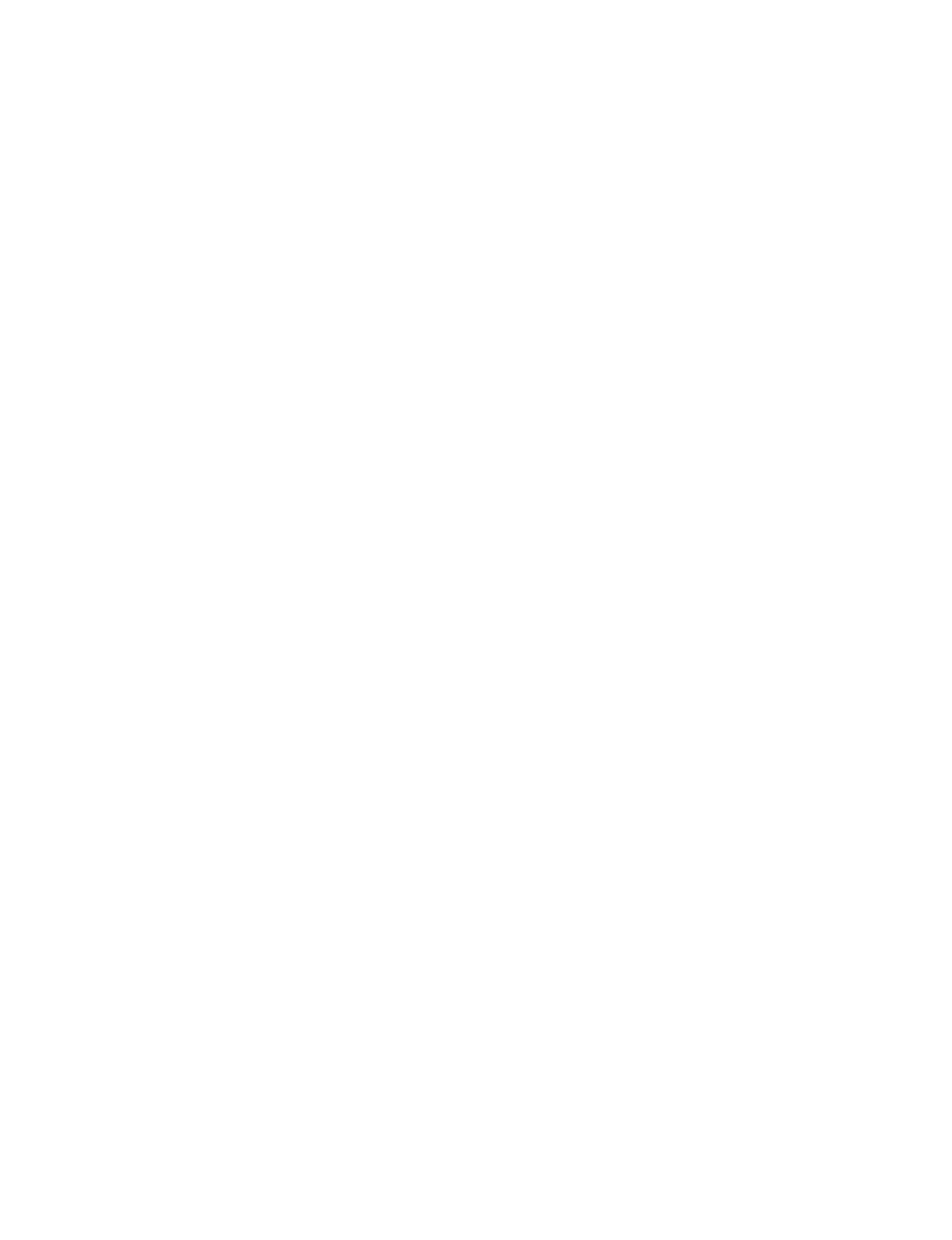## **Results and benefits of the structural balance policy after six years**

Six years after the structural balance policy was introduced in Chile, there is consensus among analysts that it has had six principal advantages. In the first place, it has permitted the implementation of a counter-cyclical policy, attenuating the economy's swings and reducing uncertainty as to its medium-term performance. Second, it has meant an increase in public saving during periods of strong growth which has, in turn, helped to prevent currency appreciation and safeguard the competitiveness of the export sector. Third, it has reduced interest rate volatility and, fourth, has boosted the Chilean government's credibility as an issuer of international debt, reducing the sovereign risk premium it has to pay, improving access to foreign financing during negative external shocks and minimising contagion from international crises. Fifth, it has also reduced the economy's need for foreign financing and, sixth, it has ensured the financial sustainability of social policies, facilitating their long-term planning.

The results in terms of the estimation of the parameters used to implement the structural balance policy and of the balance itself are presented below, along with a review of the six advantages outlined above.

#### **3.1. Long-term and trend parameters**

Figures 6 and 7 show how the structural parameters used to calculate the structural balance have evolved over time. Figure 6 shows the estimations of trend GDP made each year since the policy's introduction, while Figure 7 shows the effective copper price, its ten-year moving average and the long-term price since 2000. In the case of molybdenum, the first estimation of its long-term price, made in 2005, gave US\$ 12 per pound.<sup>12</sup>

 $\frac{1}{12}$  In drawing up the budget for 2007, a long-term copper price of USD 1.21 per pound, trend GDP growth of 5.3% and a longterm molybdenum price of USD 14.7 per pound were used.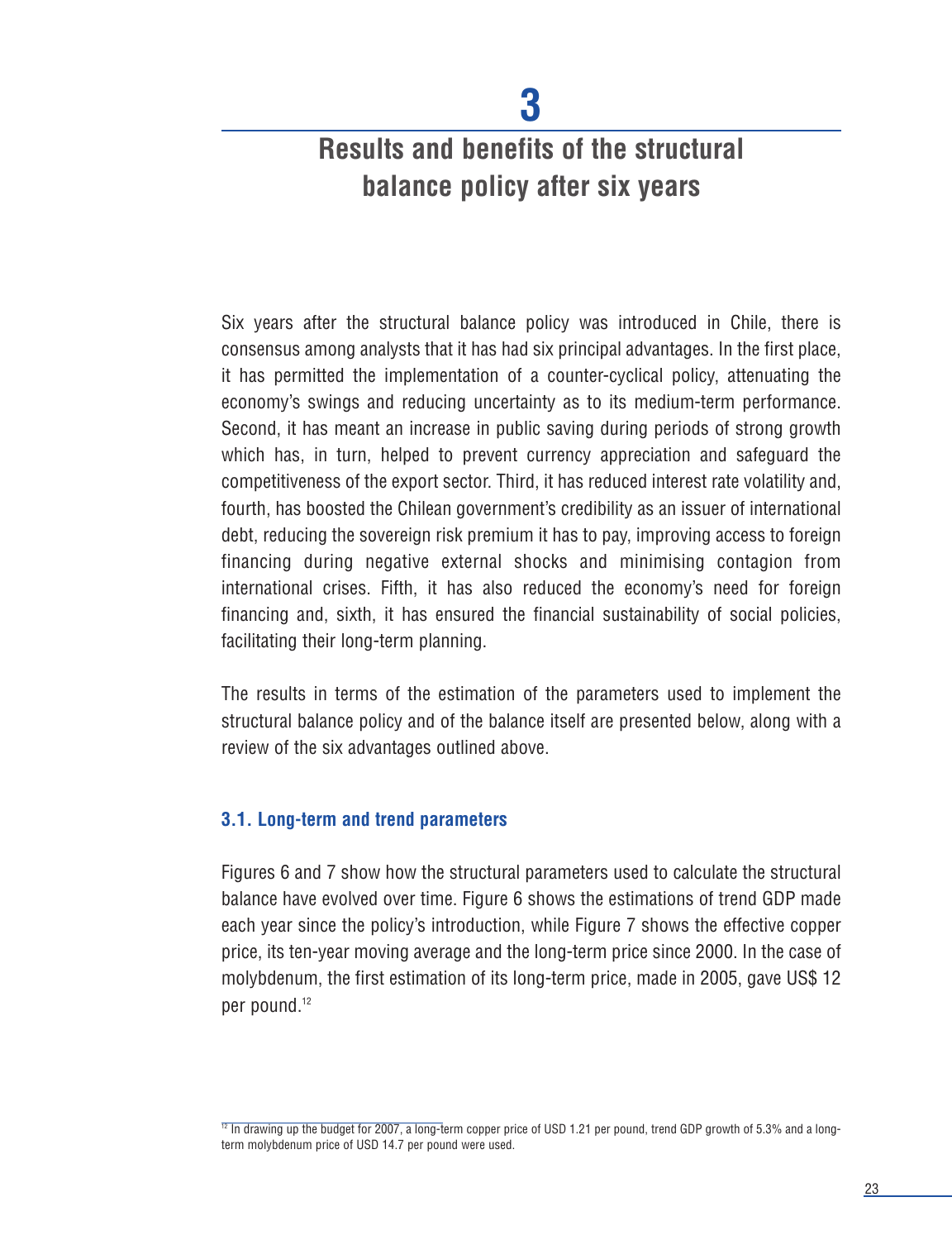



#### **3.2. Central government balance**

The public sector budgets drawn up since the structural balance policy was introduced have adhered strictly to the pre-determined target, while the structural balances achieved at the end of each period have shown only some small differences with respect to the target.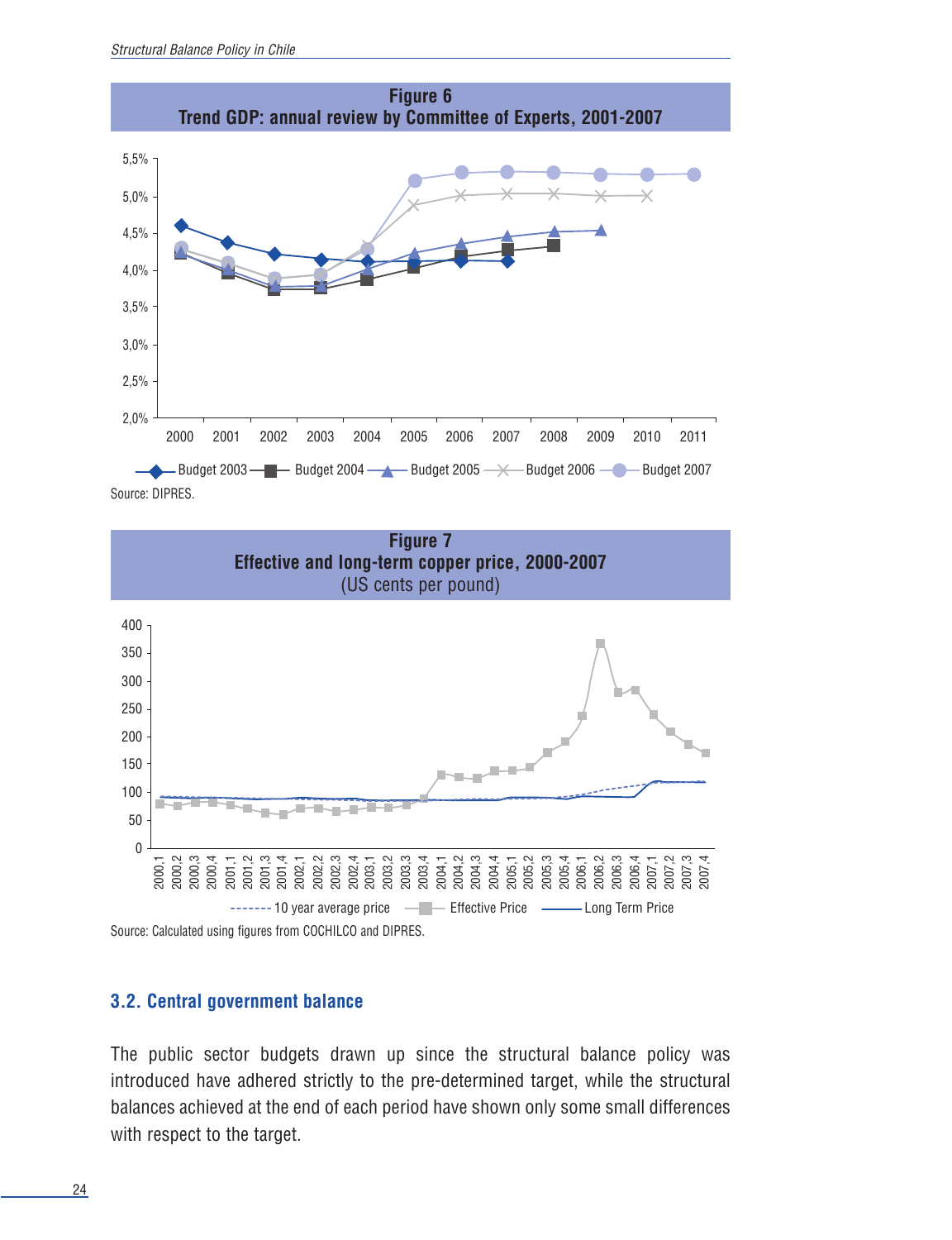As seen in Table 1, the average structural balance in 2001-05 was 0.9% of GDP, and the structural balance that differed most from the target was the 0.8% surplus registered in 2003, despite a spending cut of some US\$ 300 million, which was outweighed by the negative impact on structural fiscal income of CODELCO's decision to postpone the sale of 200.000 tonnes of copper and of the entry into force of Chile's Free Trade Agreement with the United States in January of that year.

Similarly, the average effective balance for the period during which the structural surplus rule has been in force confirms the long-term stability that this rule imposes on fiscal management. Now that the rule has been in operation virtually over a full cycle, it can be seen that, in the medium term, the average effective balance and the structural target tend to converge.

| <b>Table 1</b><br>Central government balance, 2001-2005<br>(Percentage of GDP) |                                                                 |                              |                   |  |
|--------------------------------------------------------------------------------|-----------------------------------------------------------------|------------------------------|-------------------|--|
|                                                                                | <b>Effective</b><br>(reported in June of<br>the following year) | <b>Cyclical</b><br>component | <b>Structural</b> |  |
| 2001                                                                           | $-0.6$                                                          | $-1.5$                       | 0.9               |  |
| 2002                                                                           | $-1.2$                                                          | $-2.0$                       | 0.9               |  |
| 2003                                                                           | $-0.6$                                                          | $-1.4$                       | 0.8               |  |
| 2004                                                                           | 2.2                                                             | 1.1                          | 1.0               |  |
| 2005                                                                           | 4.7                                                             | 3.7                          | 1.0               |  |
| Average 2001-2005                                                              | 0.9                                                             | 0.0                          | 0.9               |  |

Source: DIPRES.

#### **3.3. Most significant benefits**

#### **3.3.1. Counter-cyclical policy**

The structural balance policy is intrinsically counter-cyclical in that it permits fiscal deficits when the economy is performing significantly below potential and surpluses when the opposite is the case. In this way, it serves to attenuate both the economy's highs as well as its lows. As can be seen in Figure 8, this is precisely what occurred in 2001-05, helping to reduce uncertainty as to the economy's medium-term performance with the resulting positive impact on productive investment and the welfare of the population.<sup>13</sup>

 $13$  Larraín and Parro (2006) estimate that the introduction of the structural balance policy made it possible to reduce the volatility of GDP growth by between 32% and 33% in 2001-05.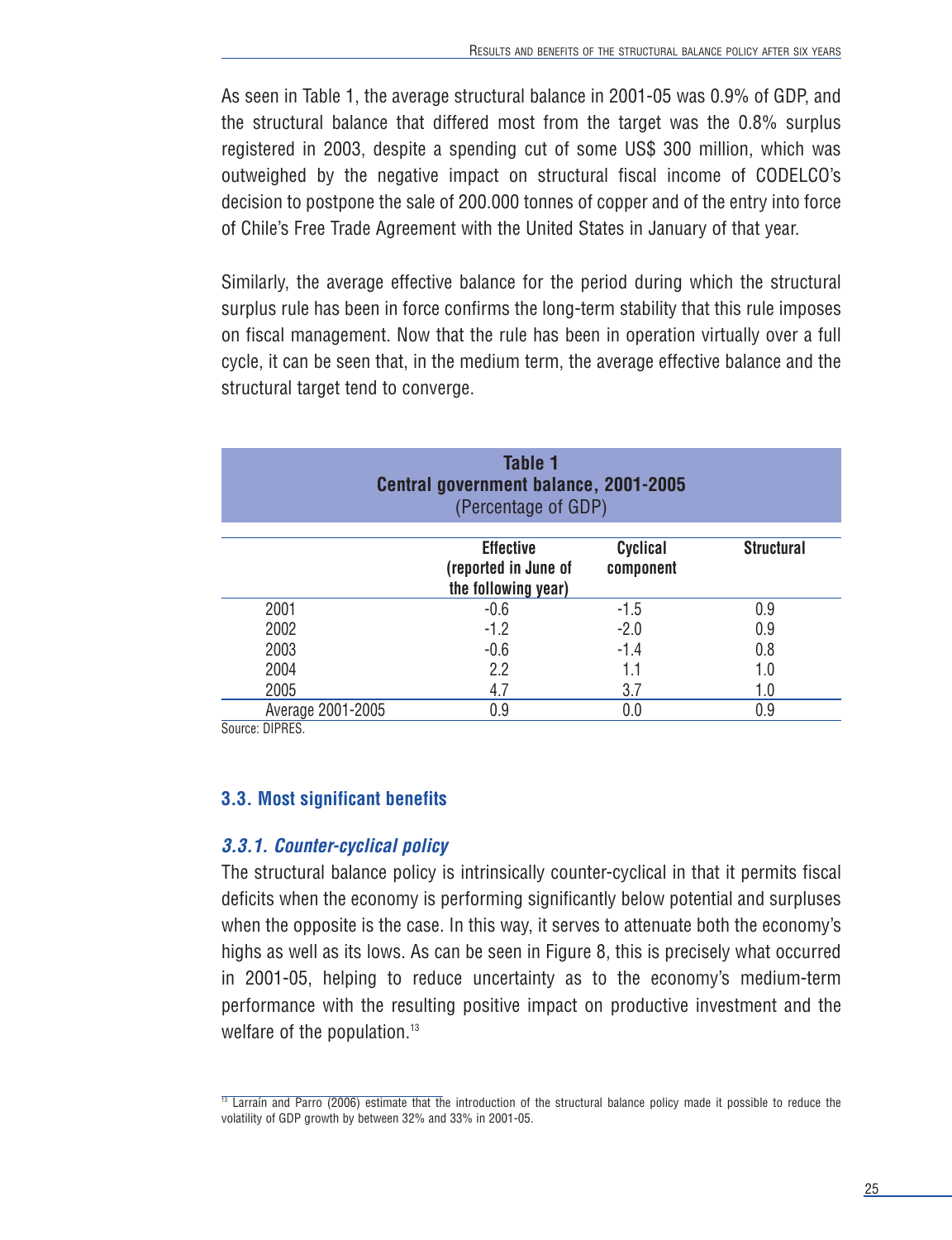

1. Reported in June of the following year. Sources: DIPRES and Central Bank of Chile.

#### **3.3.2. Export competitiveness**

The counter-cyclical nature of Chile's fiscal policy has had a stabilising effect not only because it has enabled the government to maintain and increase spending in recessive conditions but also because it has implied the saving of fiscal income arising from a temporary boom. In fact, as shown in Figure 9, public saving in recent years has meant an increase in gross national saving as a percentage of GDP, taking it to, and even above, levels similar to those seen in 1996 and 1997. Most importantly, this occurred despite the fact that private saving remained relatively stable and even decreased a little as a percentage of GDP.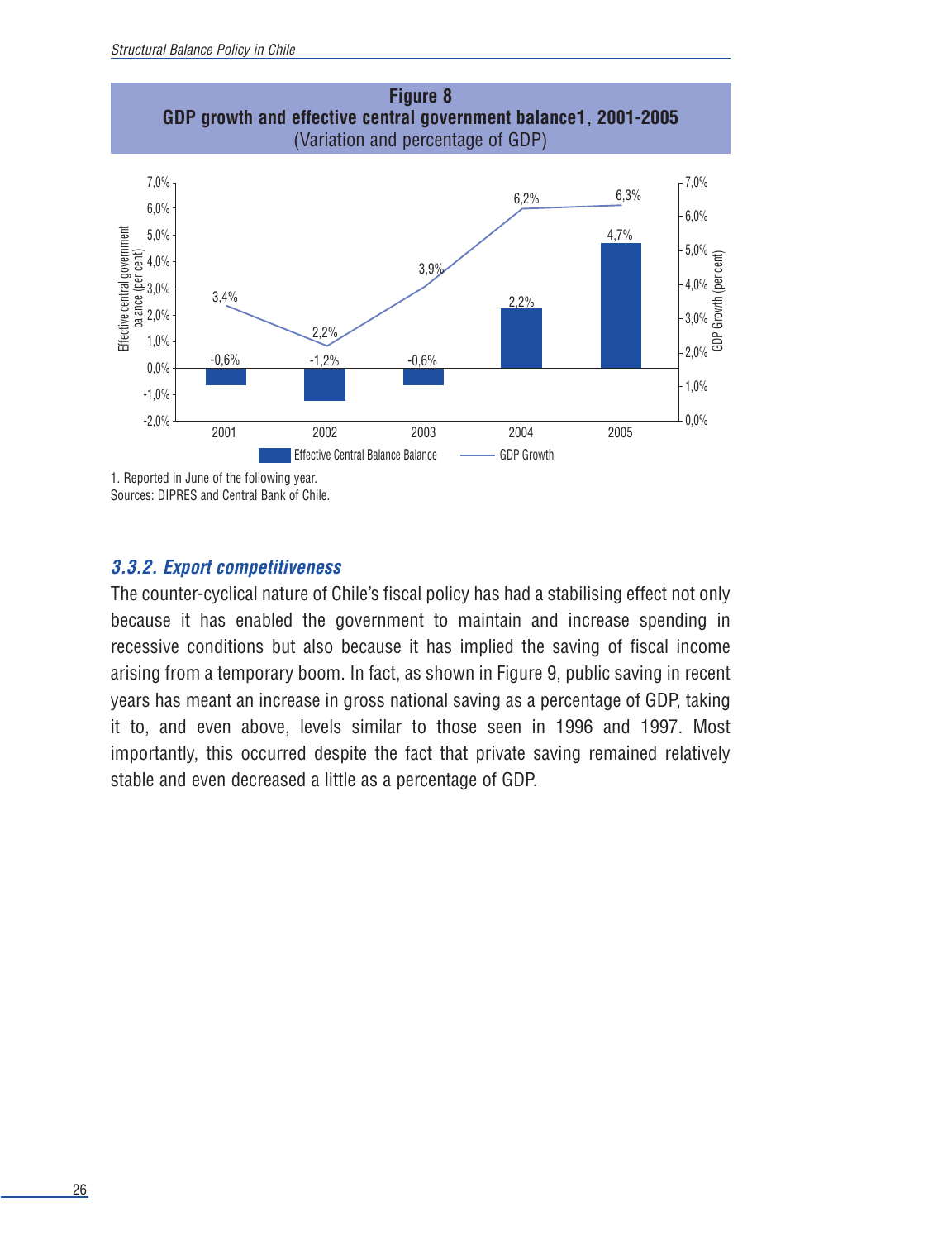

Source: Calculated using figures from the Central Bank of Chile and DIPRES.

By helping to prevent appreciation of the currency in real terms, this increase in public saving during boom periods has safeguarded the competitiveness of the export sector. This was the case because public spending is intensive in non-tradable goods, putting upward pressure on their relative price which is, in turn, reflected in real currency appreciation.<sup>14</sup> In addition, when public saving is low, an increase in interest rates for the purpose of keeping inflation under control is more likely, prompting an inflow of capital and, therefore, an additional real strengthening of the currency. The structural balance policy and the public saving it implies during boom periods prevent cycles of this type and their potentially damaging effects on competitiveness.

#### **3.3.3. Interest and exchange rate volatility**

The portfolio management of fiscal assets has significant macroeconomic and financial consequences, particularly when the level of public saving is high. Financial market imperfections, asymmetries in access to information and different perceptions of risk make the currency in which public saving is held important because this affects interest rates and the exchange rate. If, for example, in boom periods with a high level of cyclical fiscal income, public saving is held domestically in local currency, this can generate downward pressure on the premiums associated with some financial instruments as well as pressure for currency appreciation.

<sup>&</sup>lt;sup>14</sup> García and Restrepo (2006) simulated the general equilibrium for an economy which exports a partially state-controlled commodity and applies a fiscal rule similar to the one used in Chile. They found that, in the case of a temporary positive shock in the commodity's price, most of the real currency appreciation and drop in exports that occur without the fiscal rule are avoided when it is used.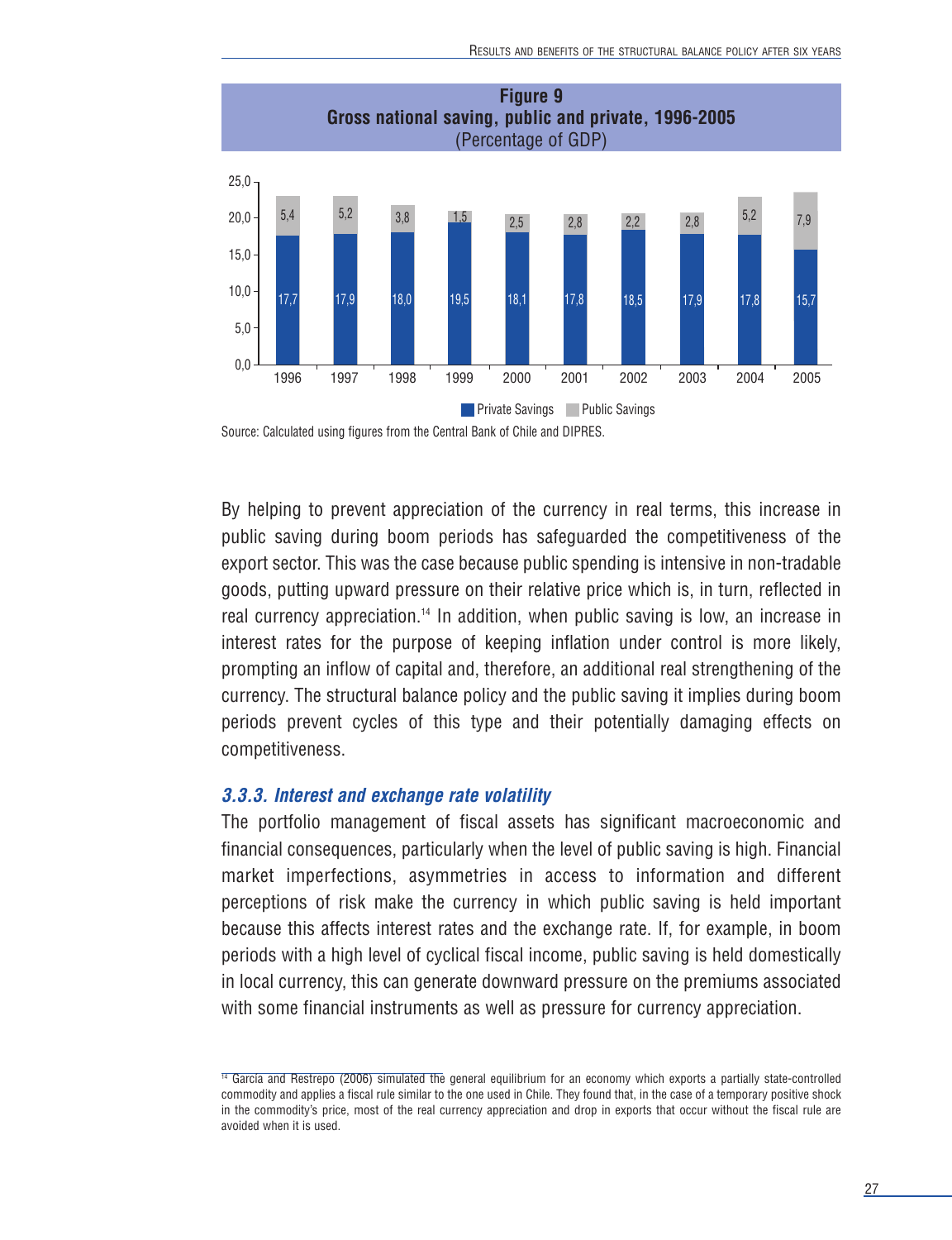However, despite the high level of public saving, these pressures have not been seen, and expectations as to the behaviour of interest rates and the exchange rate have been more stable than in the past. Indeed, one of the latest surveys of expectations carried out by the Central Bank found that a 3% depreciation over one year and 7% over two years were anticipated, indicating the absence of the abrupt changes that create a far more complicated macroeconomic situation.15

The paramount factor here was the government's portfolio management. As the Ministry of Finance has periodically reported since April 2006<sup>16</sup> and as shown in Figure 10, the assets accumulated as a result of high copper prices have mostly been held abroad and in foreign currency, helping to avoid pressure for currency appreciation.



<sup>&</sup>lt;sup>15</sup> For more details, see De Gregorio (2006).

<sup>&</sup>lt;sup>16</sup> For more details, see DIPRES (2006b).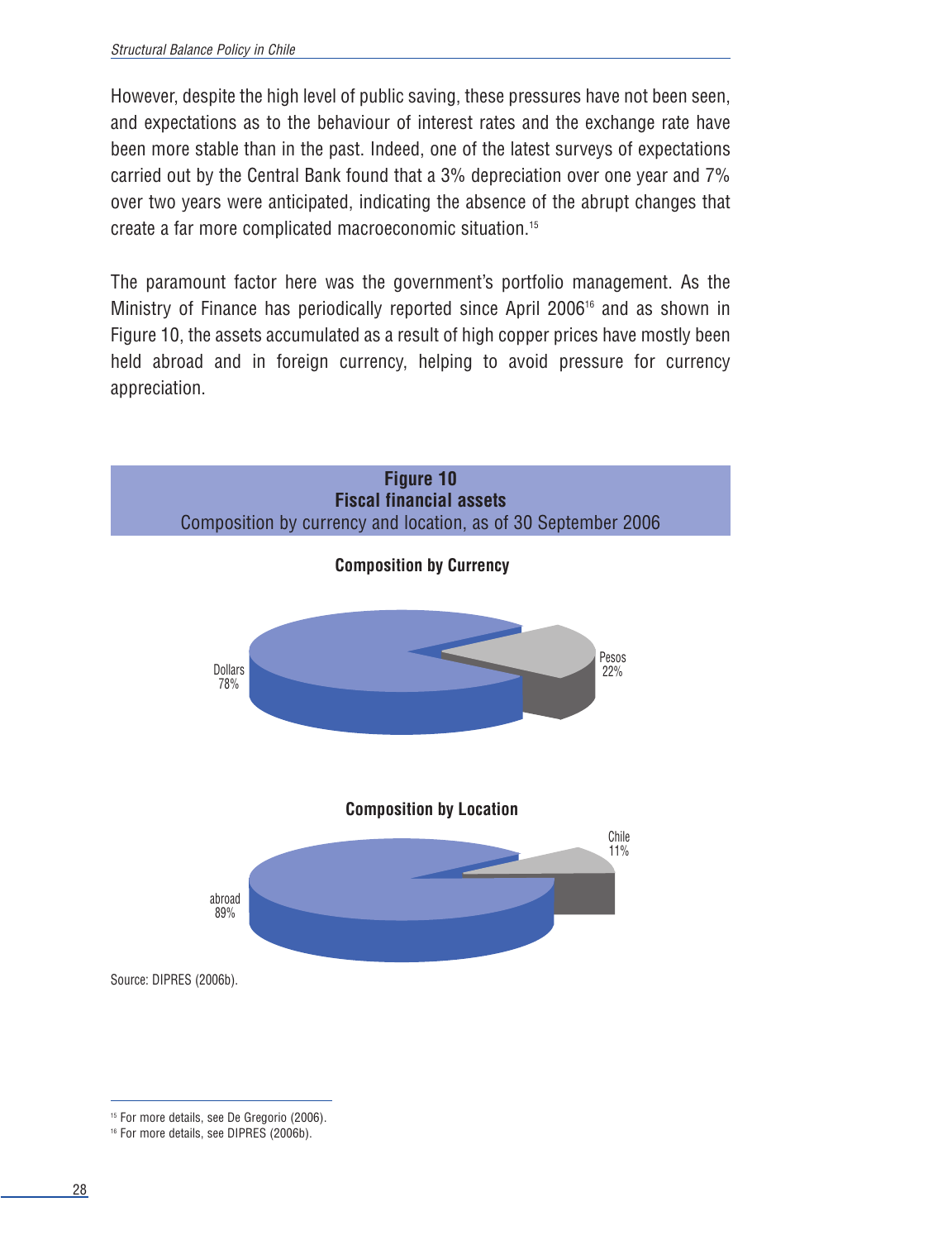#### **3.3.4. Government credibility as an issuer of international debt**

From the point of view of the central government's financial situation, the structural surplus rule has meant a drop both in borrowing and in its cost. Thanks in part to the fiscal surpluses of recent years, it has been possible to prepay earlier borrowing and, despite adverse phases of the economic cycle (2001 and 2002), new borrowing has not been necessary, leading to a sustained reduction in debt level (Figure 11). In addition, fiscal discipline has made an important contribution to the drop in Chile's country risk (Figures 12, 13a and 13b) and the interest rate on public sector liabilities and, therefore, expenditure on interest payments have dropped in recent years (Figure 14).



Figure 12 shows the evolution of Chile's sovereign risk as compared to the average for emerging economies (EMBI) and compared to Brazil and Mexico in the period from September 1999 to September 2006. In addition to being well below that of other economies, Chile's sovereign risk has, even more importantly, remained low throughout the period despite the shock to emerging economies' sovereign spread that resulted from the 11 September 2001 terrorist attacks and the Argentine crisis and moratorium of mid-2002. In the wake of these events, the sovereign spreads of emerging economies climbed sharply, particularly in the case of Brazil.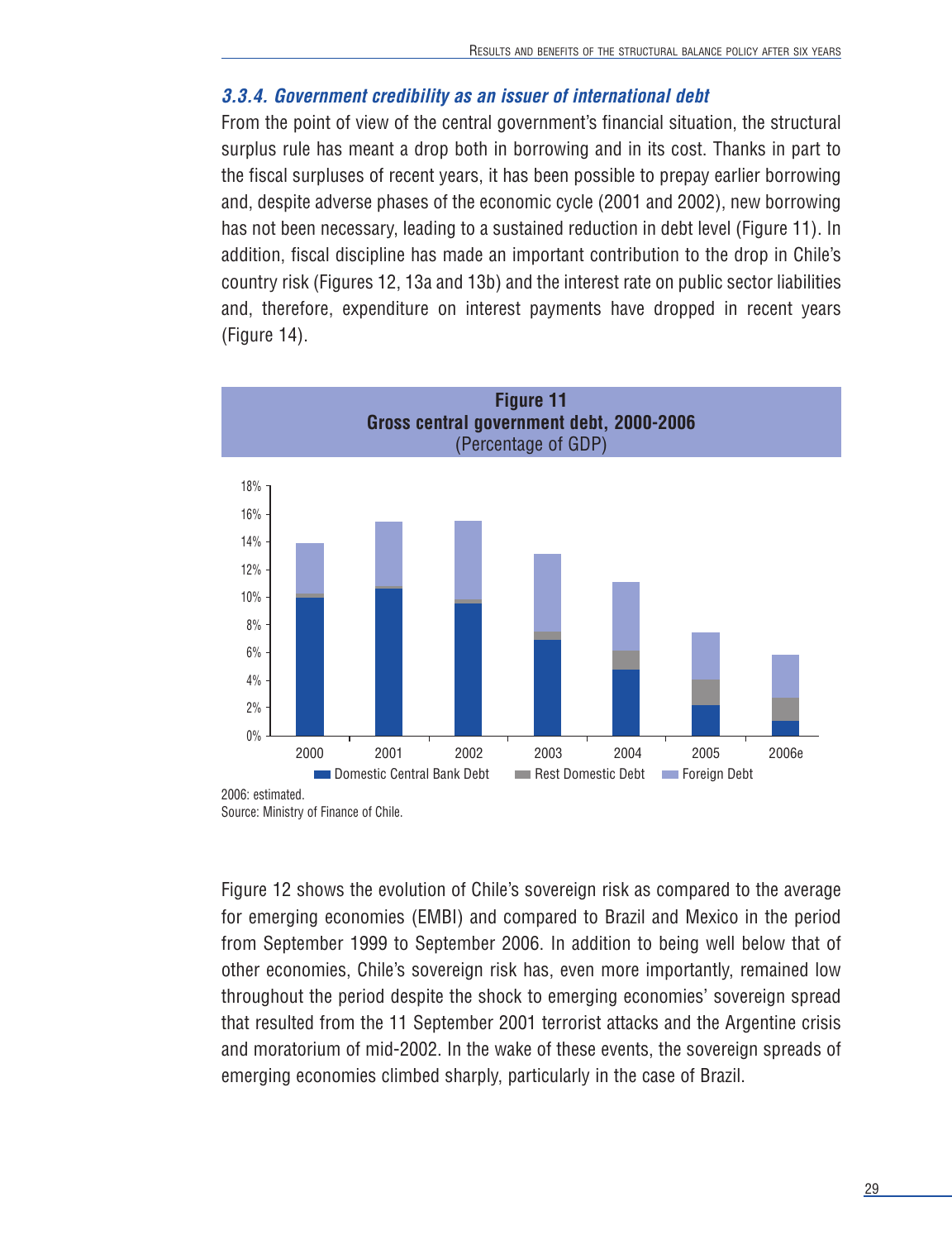In this context, the evolution of Chile's country risk goes beyond the effect of the reduction in its borrowing level and suggests that its structural balance policy also had an impact by increasing the credibility of its fiscal policy (Lefort, 2006). An analysis of Chile's country risk before and after the introduction of the rule also indicates that this may have been the case. As shown in Figure 13a, the trend in Chile's country risk was upwards, or at least not downwards, before the announcement of the structural surplus rule but, as shown in Figure 13b, the trend started to move downwards once the rule came into operation.



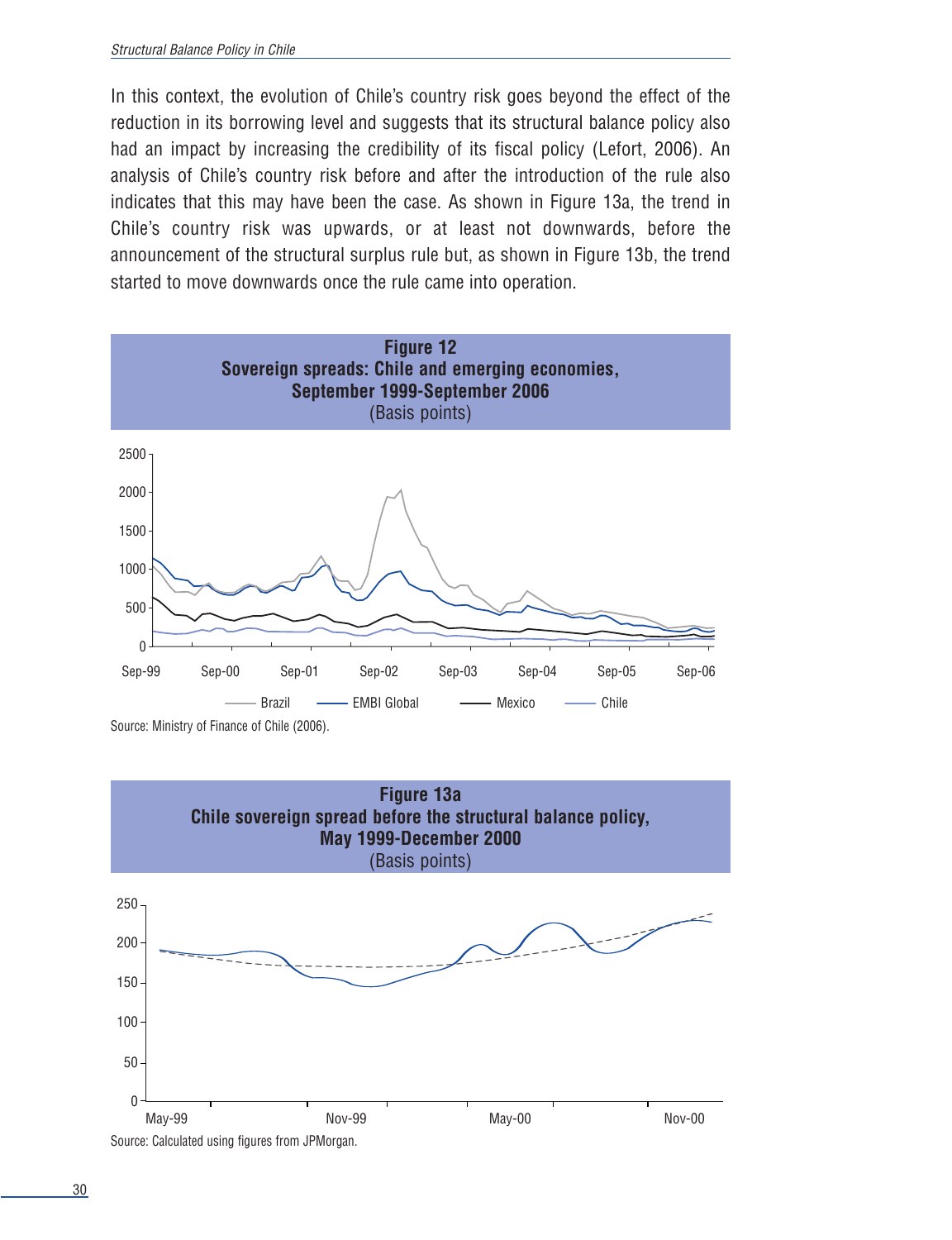

As mentioned above, gross central government debt showed an important decrease between 2004 and 2006. Together with sustained efforts to take advantage of improved financial market access to prepay earlier borrowing made at higher interest rates, this meant a sharp reduction in central government expenditure on debt servicing as from 2004 (Figure 14). Moreover, expenditure on interest payments as a percentage of GDP and of total public spending held steady between 2000 and 2003 despite an increase in gross debt during this period as a result of the access to better borrowing terms.



2006: estimated. Source: Calculated using figures from the Central Bank of Chile and DIPRES.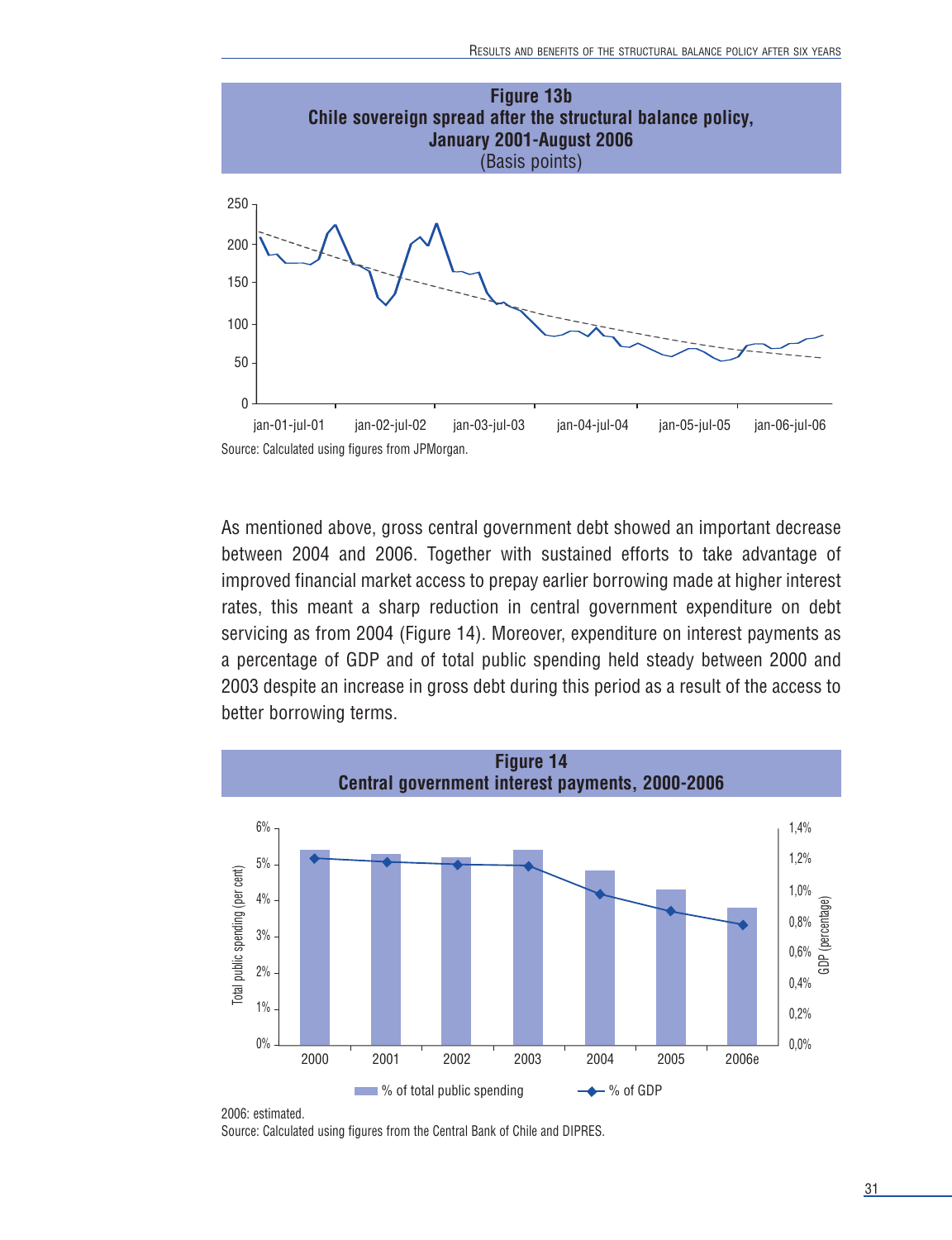In other words, the increase in the credibility of the Chilean government as an issuer of international debt has reduced the sovereign premium it has to pay while, at the same time, reducing the effect of financial contagion from other countries in the region (as was very clear in the case of the Argentine exchange rate crisis of 2002). This has improved access to foreign financing during negative external shocks and reduced the borrowing costs of Chilean companies that issue international debt, for whom the country's sovereign debt serves as a benchmark.

#### **3.3.5. Dependence on external financing**

The structural balance policy has also helped to reduce the Chilean economy's dependence on external financing, which is an advantage given that this has historically been a volatile source of resources. This reduced dependence is a result of the policy's counter-cyclical nature and its capacity to boost public saving. At the same time, because it led to a reduction in the cost of foreign borrowing, the structural balance policy also meant that, when foreign borrowing was required, it could be obtained on far more favourable terms than when Chile's dependence on this source of financing was greater.

This advantage is clear when the effects of the 1982 crisis are compared with those of the crisis that occurred in 2001 under the structural balance policy. In both cases, as seen in the External Conditions Index (ICE) shown in Table 2, Chile faced adverse external conditions, but the impact in terms of access to financing was very different. A year after the 1982 crisis, the inflow of foreign capital showed a drop of 69%, while a year after the 2001 crisis, the reduction, although important, was significantly smaller. In the former case, this resulted in a 13.2% contraction of public investment in 1983 whereas, in 2002, it expanded by 7.8%, due - among other reasons - to the fact that the public sector had access to external financing at low interest rates.

| Table 2<br><b>External crises and foreign financing</b> |           |           |  |  |
|---------------------------------------------------------|-----------|-----------|--|--|
| <b>Variable</b>                                         | 1982-1983 | 2001-2002 |  |  |
| ICE(1)                                                  | -4.0      | $-5.1$    |  |  |
| Incoming foreign investment                             | $-69%$    | $-39%$    |  |  |
| Public investment (real growth)                         | $-13.2%$  | 7.8%      |  |  |

(1). The External Conditions Index (ICE) is expressed as a percentage of GDP and reflects the effects of changes in terms of trade, export volumes and capital inflows.

Source: Calculated using figures from the Ministry of Finance and the Central Bank of Chile.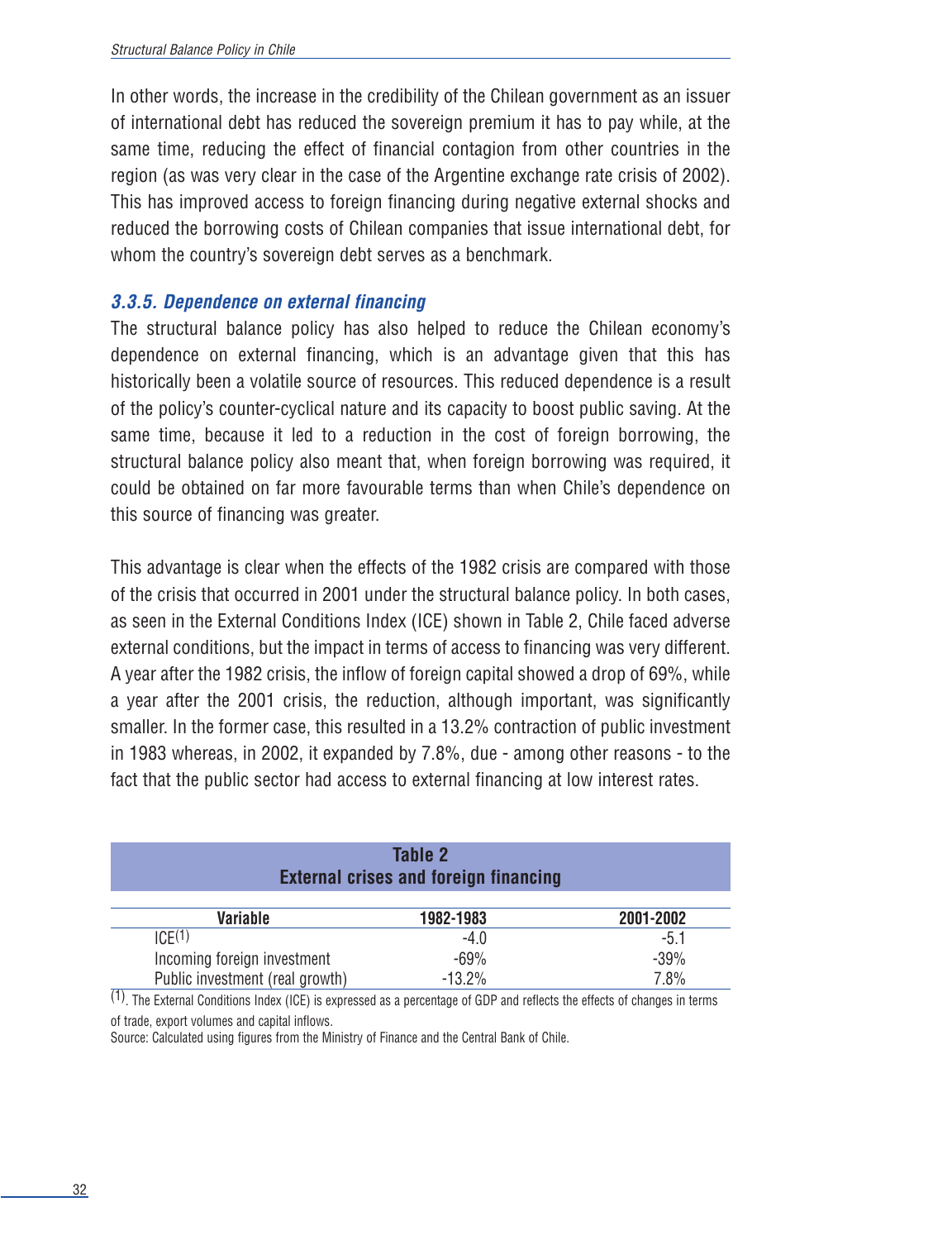#### **3.3.6. Financial sustainability of public policies17**

Finally, the sixth advantage of the structural balance policy is that it has made it possible to ensure the financial sustainability of public policies, permitting the longterm planning of social programmes. In this context, it is important to remember that, as a small and open economy, Chile is exposed to sporadic and often unpredictable events that affect its economic performance. Historically, events outside Chile's control have affected the welfare of its citizens because the country, in general, and the government, in particular, have had to adjust their level of investment and consumption in line with economic conditions.

One clear instance of this phenomenon occurred in the wake of the crisis of the mid 1980s, with social spending dropping from 15.7% of GDP in 1987 to 12.7% in 1990. However, since the structural balance policy was introduced, traumatic economic adjustments have not been required and, for example, in 2002, public spending was not drastically affected despite the fact that economic growth reached only 2.2% and copper was running at just US\$0.70 per pound.18 In the absence of the structural balance rule, this scenario would have meant only minimal growth, or even a freeze, of public spending. However, although fiscal income rose by only 0.7%, total spending increased by 4.2% and social spending by 3.8% without producing macroeconomic imbalances, an increase in country risk or an increase in economic volatility, any of which would, in the medium term, have meant a negative impact on the population.

In the framework of the structural balance rule, the greater sustainability of public spending is a consequence of tying it to structural rather than effective income, which is far more volatile. In the period 2000-06, structural income expanded at an average annual rate of 5.8%, with a standard deviation of 2.5% and a minimum and maximum of 2.4% and 7.7%, respectively. By comparison, the average annual expansion of effective income in this period was 11.4%, but with a standard deviation of 9.2% and a minimum and maximum of 0.7% and 20.7%, respectively.

As a result, despite cyclical fluctuations in effective income, spending expanded steadily at an average annual rate of 4.9%, with a standard deviation of 2.2% and a minimum and maximum of 1.6% and 7.4%, while social spending rose at an average annual rate of 4.6%, with a standard deviation of 1.3% and a minimum and maximum of 2.2% and 5.8%. This indicates that the structural balance policy has served as a mechanism that stabilises public spending in that, as seen in Figure 15, spending has fluctuated less than income.

<sup>&</sup>lt;sup>17</sup> For a more detailed discussion, see Rodríguez C. (2006).

<sup>&</sup>lt;sup>18</sup> By comparison, the 2007 public sector budget was drawn up using an estimated copper price of US\$ 2.05 per pound.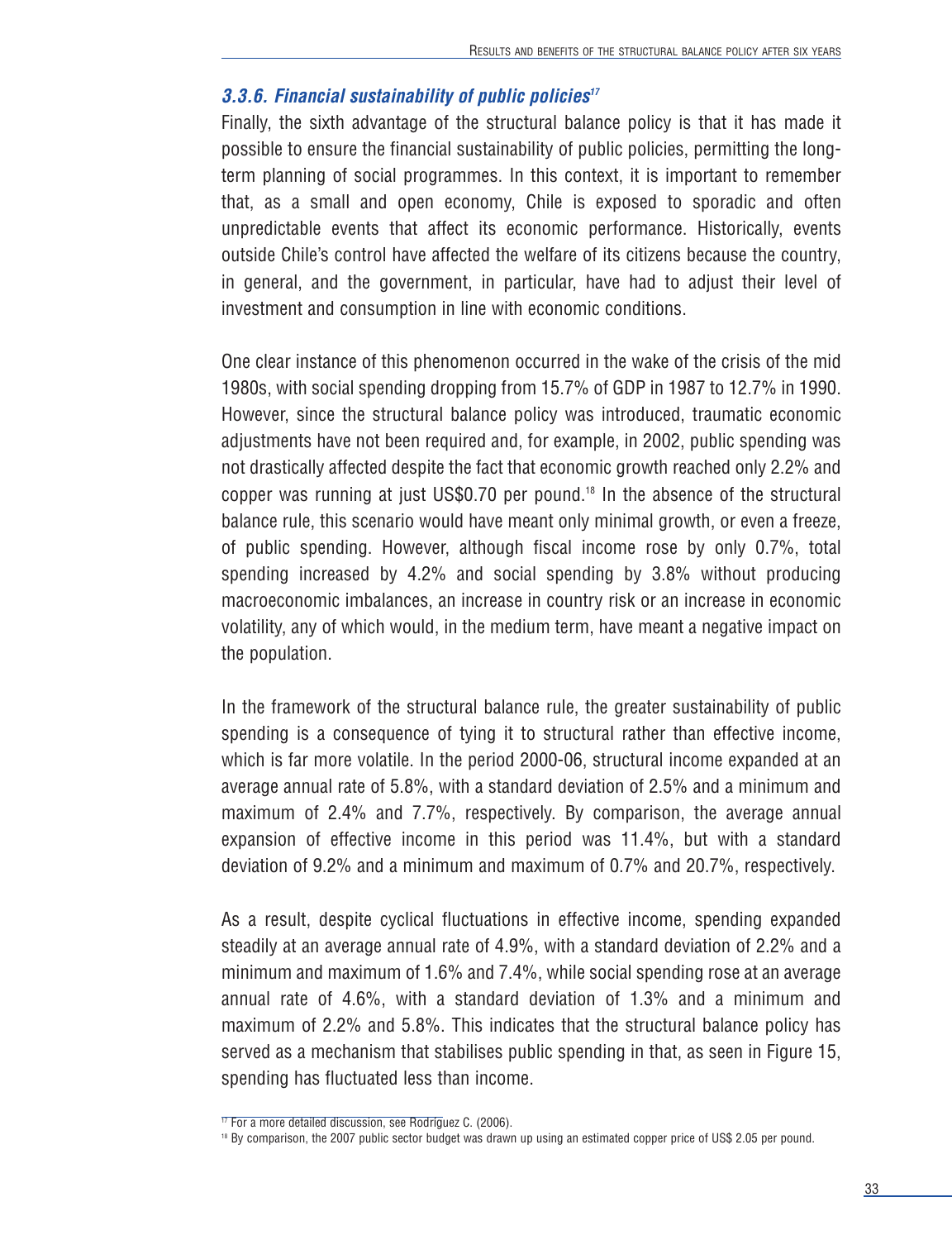

A similar conclusion is reached if central government spending is examined over a longer period. By measuring spending volatility as the gap between its effective level and trend level<sup>19</sup> (Table 3), it can be seen that, in the period 1970-2000, the average gap had an absolute value of 5.7%, reaching 7.1% in 1980-89 and 3.1% in 1990-99. By comparison, in the period 2000-05, under the structural balance policy, the average gap had an absolute value of just 2.2%.

| Table 3<br>Index of volatility of central government spending, 1970-2005 |                         |  |  |  |
|--------------------------------------------------------------------------|-------------------------|--|--|--|
| <b>Period</b>                                                            | <b>Volatility index</b> |  |  |  |
| 1970-1989                                                                | $7.1\%$                 |  |  |  |
| 1990-1999                                                                | $3.1\%$                 |  |  |  |
| 1970-1999                                                                | 5.7%                    |  |  |  |
| 2000-2005                                                                | 2.2%                    |  |  |  |

1. This index measures the average as the absolute value of the deviation of spending from its trend level, obtained through a trend regression of the data of the respective sample for each period. Source: DIPRES (2006a).

 $19$  This exercise is described in more detail in DIPRES (2006a).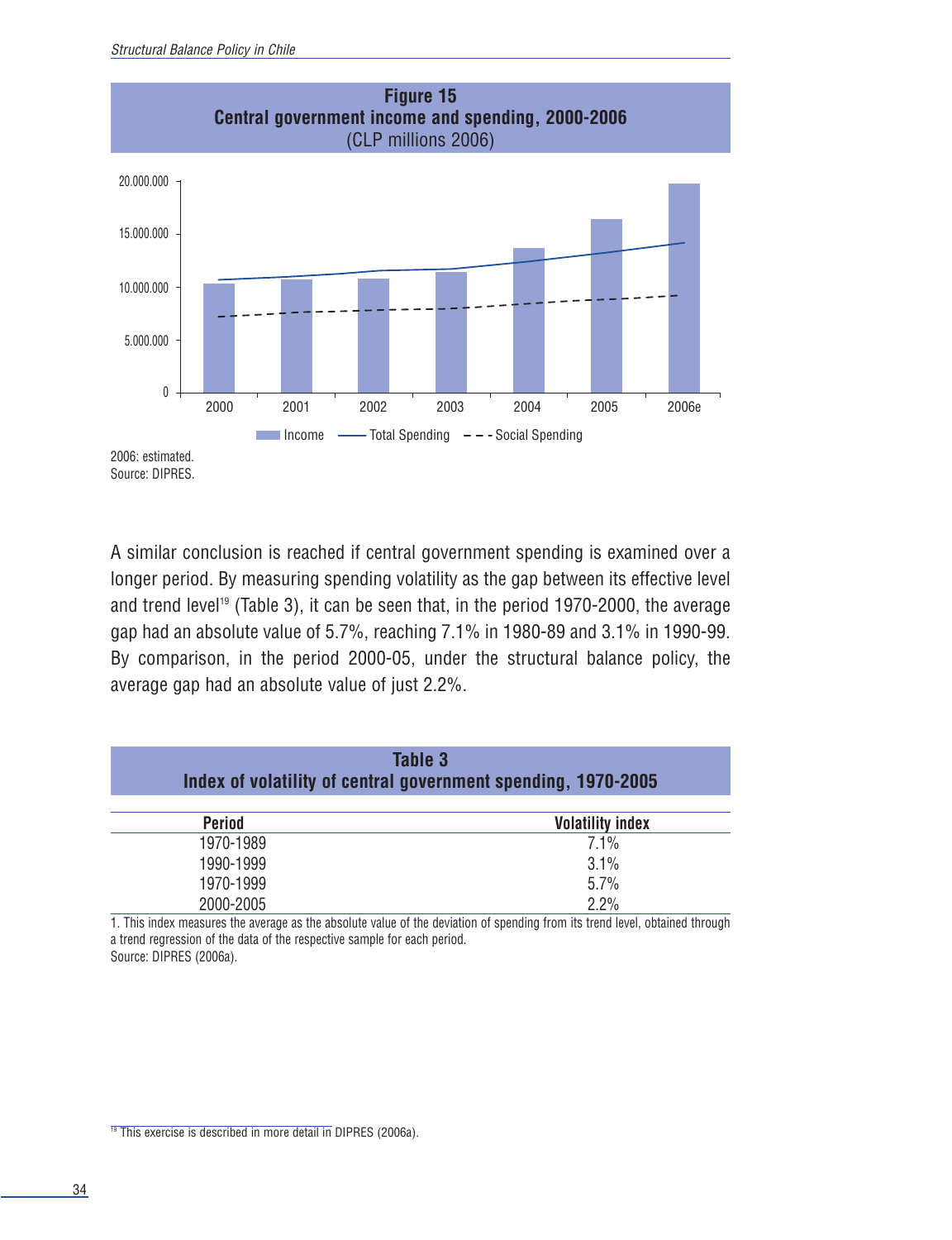A further way in which the structural balance policy contributes to the financial sustainability of public policies is through the protection it provides from the effects of external crises and, therefore, the lower probability that a drastic adjustment will be required. This stabilising impact of the structural balance policy can be seen when comparing the effects of the external shocks of 1982 and 2001. As shown in Table 4, these shocks were of similar magnitude but, in the period in which the structural balance policy has been in force, the economy continued to expand at a mean rate of 2.8% compared with an average GDP contraction of 8.2% in the period in which the policy was not in use. Similarly, in the former case, unemployment did not exceed 10% of the labour force while, in the latter, it reached over 20%. In addition, after the shock of 2001, public spending increased by 1.9% whereas, after the 1982 crisis, it contracted by 4.0%.

| Table 4<br><b>Macroeconomic results: external crises and fiscal policy</b> |           |           |  |  |
|----------------------------------------------------------------------------|-----------|-----------|--|--|
| <b>Variable</b>                                                            | 1982-1983 | 2001-2002 |  |  |
| ICF(1)                                                                     | $-4.0$    | $-5.1$    |  |  |
| Variation in GDP(2)                                                        | $-8.2%$   | 2.8%      |  |  |
| Average unemployment                                                       | 20.4%     | 9.0%      |  |  |
| Variation in public spending(2)                                            | $-4.0\%$  | 1.9%      |  |  |

(1). The External Conditions Index (ICE) is expressed as a percentage of GDP and reflects the effects of changes in terms of trade, export volumes and capital inflows.

(2). In the year following the respective crisis.

Source: Calculated using figures from the Ministry of Finance, the Central Bank of Chile and DIPRES.

However, the effect of the structural balance policy on the financial sustainability of public policies is not only due to the fact that it anchors public spending to the behaviour of structural fiscal income -a more stable and sustainable variable than effective income- and provides protection from external crises. It is also the result of the reallocation of public resources previously devoted to debt servicing and of the generation of additional income in the form of earnings on public savings.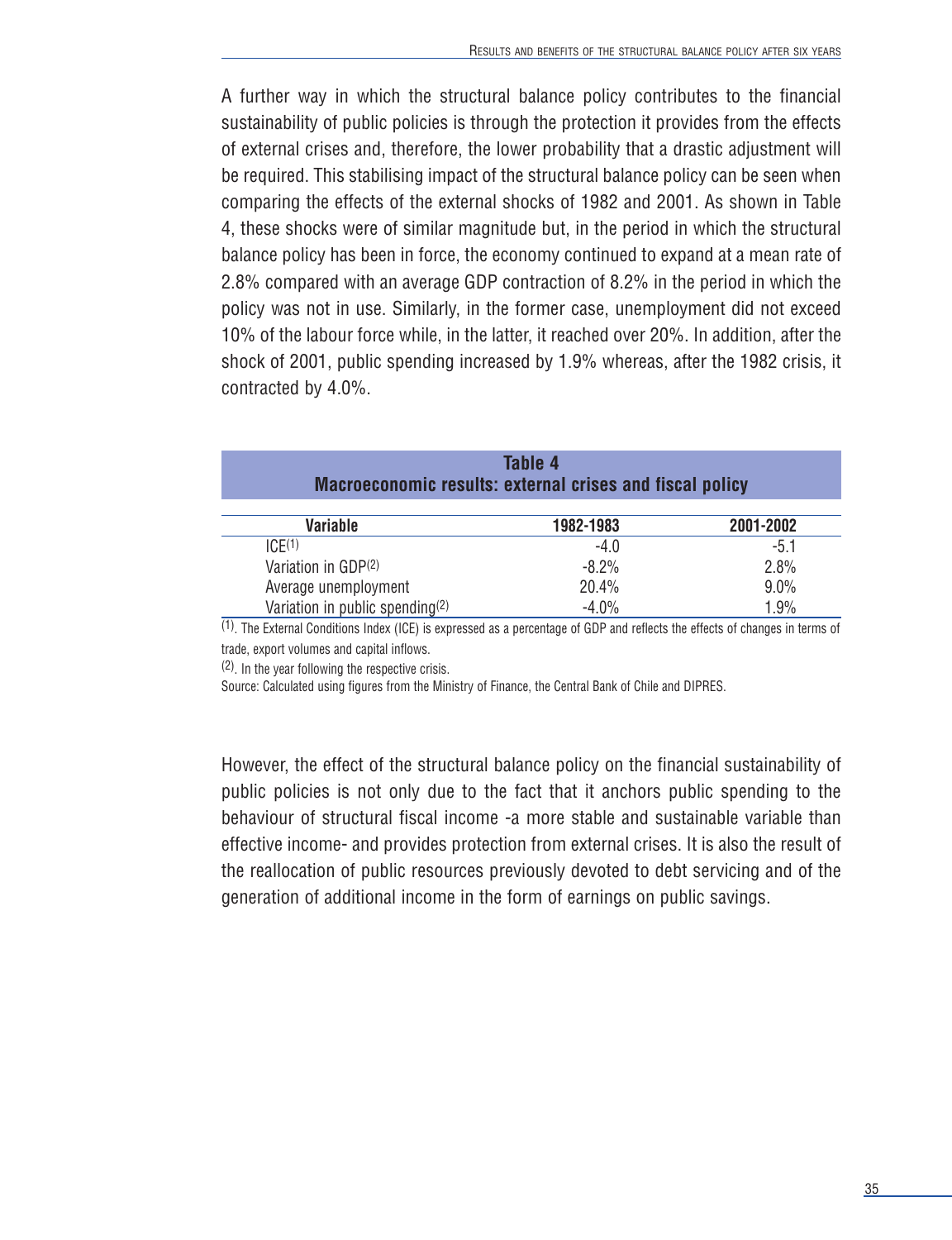Both the savings on debt servicing and this additional income can be used to finance social programmes and investments that stimulate economic growth. This can be clearly illustrated by comparing the fiscal budgets of 1991 and 2007. These are similar in that they represent the largest expansion of public spending since 1990 (8.9% in both cases) but, while in 1991, 14% of public spending corresponded to interest payments on debt, in 2007 this figure will be less than 2%. This important reduction in interest payments has allowed the reallocation of resources, which ultimately has meant that a greater percentage of the budget can be devoted to social spending. In fact, it is projected that in 2007 social spending will represent 68% of total public spending as compared to 62% in 1991.<sup>20</sup>

<sup>&</sup>lt;sup>20</sup> In terms of resources, the 2007 budget represents an 11.2% expansion of social spending, the largest of the last 20 years.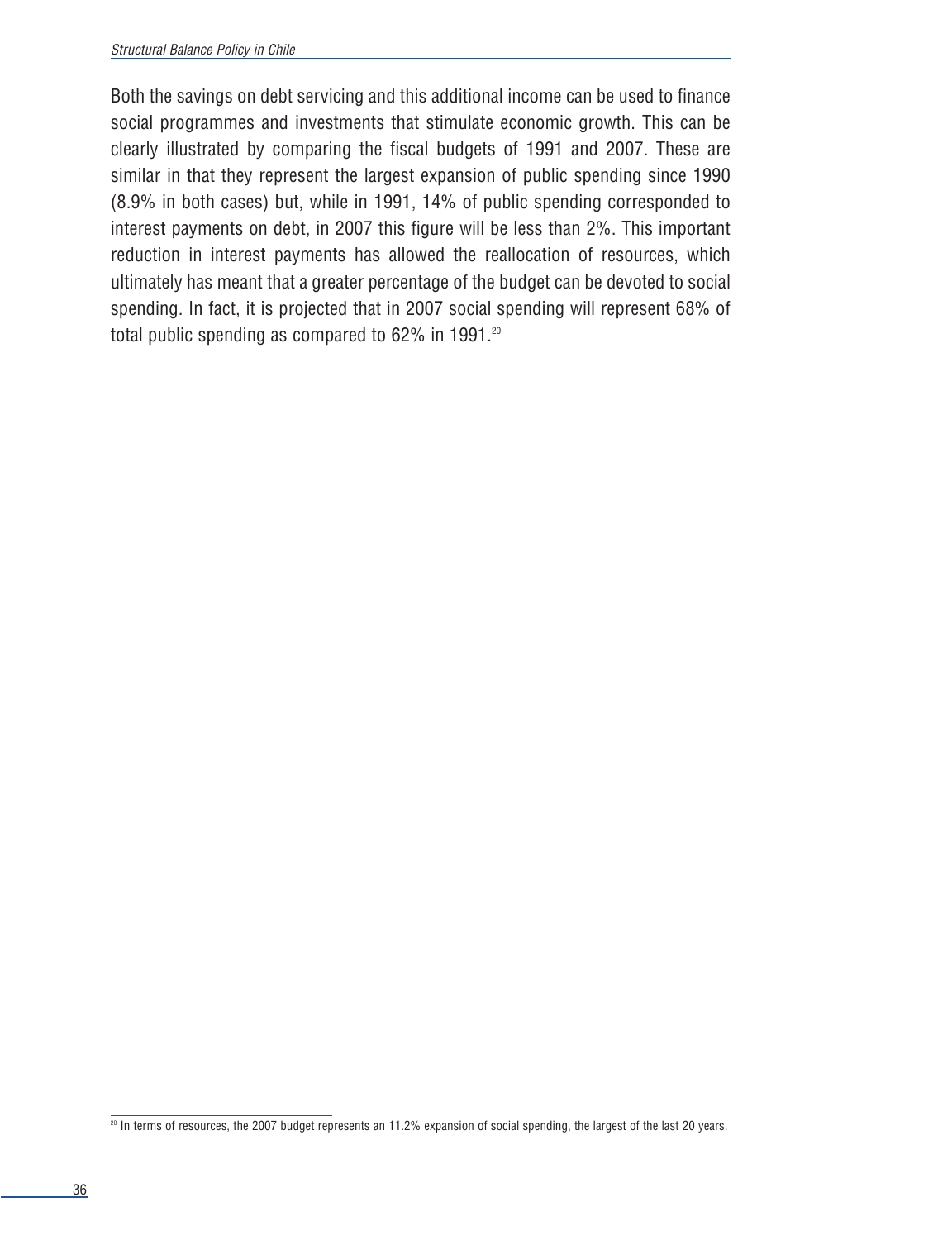## **Institutionalisation of the structural balance in the framework of the Fiscal Responsibility Law**

In view of the positive results of the voluntary application of the structural balance methodology and the consensus as to its advantages, the government presented a bill to Congress in September 2005 to institutionalise key aspects of the structural surplus and fiscal policy that previously depended exclusively on administrative decisions and the will of the authority. This bill, approved by Congress as the Fiscal Responsibility Law (Law N˚ 20.128), came into force in August 2006, reinforcing both the credibility achieved through the implementation of a disciplined and responsible policy as well as the policy's transparency.

It is important to highlight the wide and transversal support that this legal initiative received. It not only indicated that the policy's benefits are perceived and valued by a broad spectrum of opinion, but also demonstrated the responsible attitude of members of Congress and other politicians, the majority of whom considered that a further advance in fiscal discipline was appropriate.

The Fiscal Responsibility Law was envisaged in the Letter of Agreement, signed by the Ministry of Finance and Congress, as part of the process of approval of the 2005 budget. In addition, it drew on recommendations made by organisations such as the International Monetary Fund, the Inter-American Development Bank, the World Bank and the OECD as regards best international practices on fiscal responsibility and transparency.

In terms of the structural balance policy, the most important aspects of the Fiscal Responsibility Law are described below.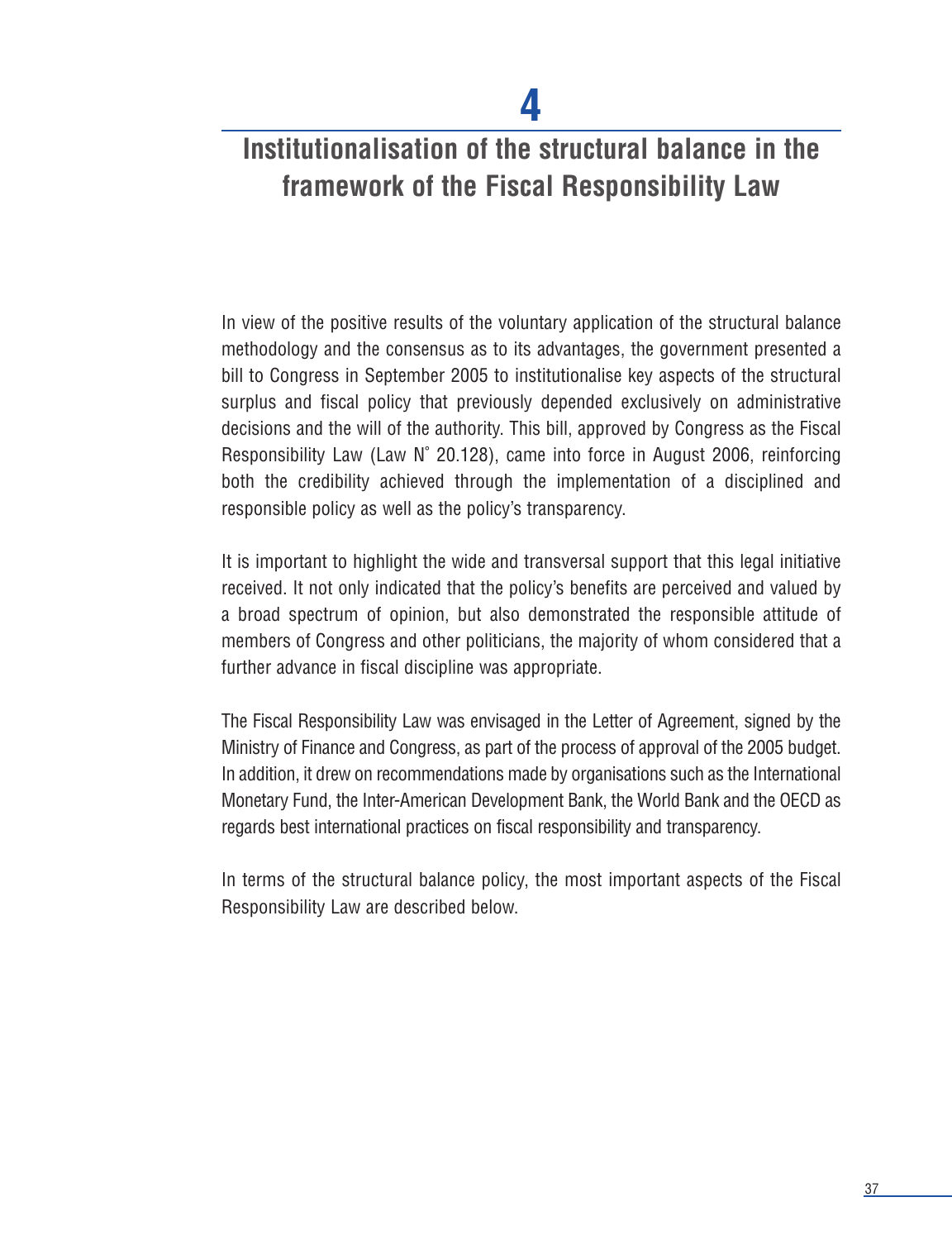#### **4.1. Establishment of principles of fiscal policy**

Under the law, the President is obliged to establish the principles of the administration's fiscal policy within 90 days of taking office and to expressly declare the implications this will have for the structural balance. In line with this requirement, a decree was published on 29 November 2006 setting out the principles of the fiscal policy of President Michelle Bachelet's government.

#### **4.2. Annual calculation of structural balance**

The law also requires governments to provide information about the structural situation of public finances, reflecting the sustainability of the fiscal policy to be implemented and the macroeconomic and financial implications of their budget policy. The calculation of the public sector structural balance has, therefore, become an obligatory part of the programming of fiscal finances.

#### **4.3. Contingent liabilities**

Under the law, the state administration must disclose information about the undertakings it has entered into through fiscal guarantees, with the Budget Office (Dirección de Presupuestos, DIPRES) reporting annually on the total amount and nature of the liabilities for which a state guarantee has been provided. This information is important because these contingent liabilities are one of the factors currently considered in establishing the exact structural balance target.

#### **4.4. Pension Reserve Fund**

The law created a Pension Reserve Fund (FRP) against the future increase in expenditure on state-financed minimum pensions and old-age benefits. This fund seeks to spread over time the financial burden that these liabilities will involve for the state and, at the same time, to clarify and explicitly incorporate this responsibility, which is another of the factors currently considered in establishing the exact structural balance target.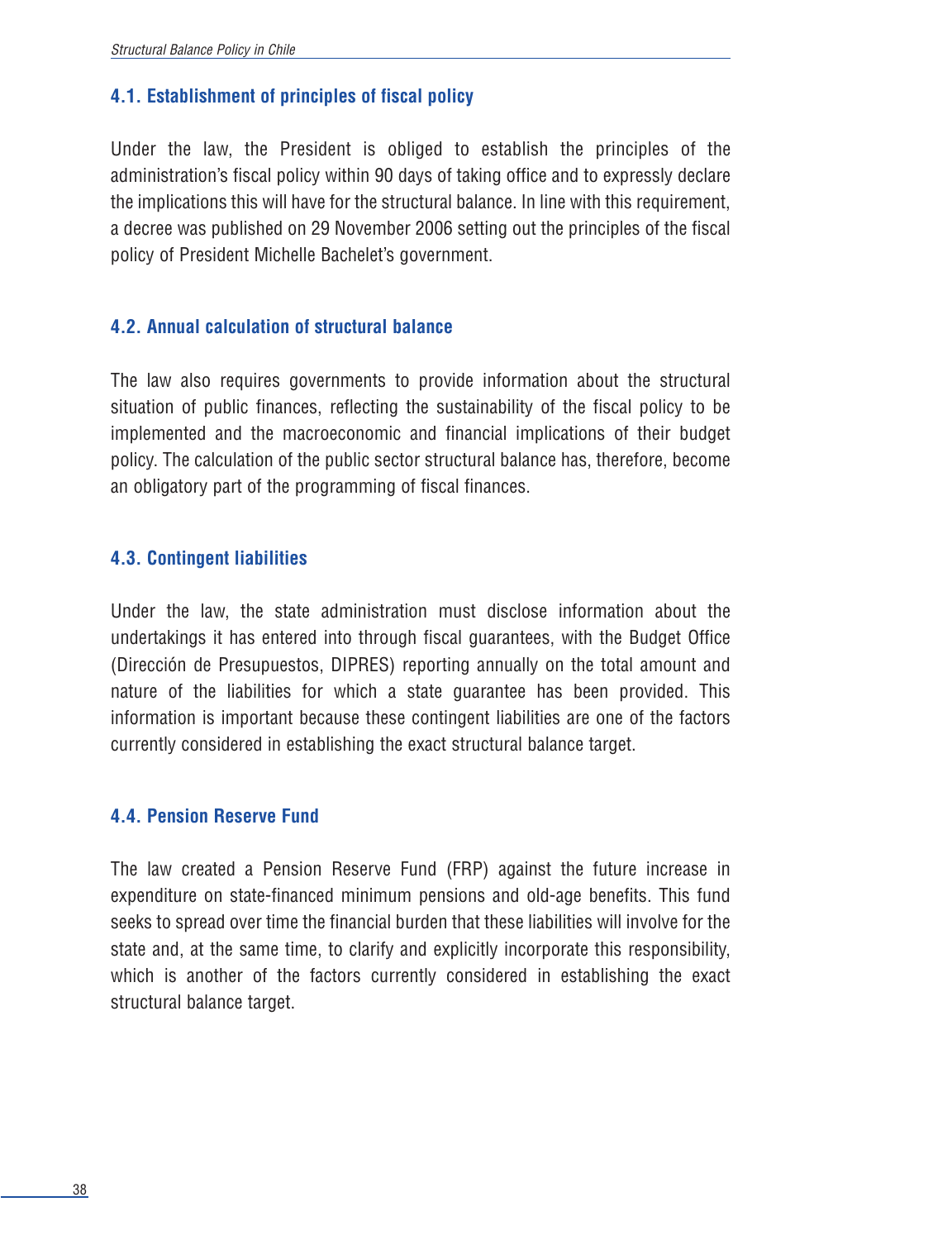For the FRP, the law established a contribution equivalent to the previous year's effective fiscal surplus, with an upper limit of 0.5% of GDP and a guaranteed minimum of 0.2% of GDP. Over the first ten years of its life, the fund cannot be drawn upon and can thereafter be used to finance up to a third of the increase in total expenditure each year on guaranteed pensions and old-age benefits as compared to total expenditure on these items in 2015. It is foreseen that the fund will be exhausted 15 years after the Fiscal Responsibility Law came into force, providing that, as assumed, withdrawals from the fund in a calendar year do not exceed 5% of the expenditure on minimum pensions and old-age benefits envisaged in the budget for that year.

With regards to the FRP's assets, which can be held in local or foreign currency, the law establishes that they may be invested in Chile or abroad in the same asset classes permitted for private pension funds, with the exception of shares. Portfolio management services for the FRP must be put out to public tender although, if the Ministry of Finance so decides, investments can also be made by the Treasury Service.

#### **4.5. Economic and Social Stabilisation Fund**

The law authorised the government to set up an Economic and Social Stabilisation Fund (FEES) to absorb the existing Copper Income Stabilisation Funds (created by Decree Law N˚ 3.653 of 1981 and by BIRF Loan Agreement N˚ 2625 CH), establishing norms for the operation and management of this fund, contributions and other matters. The FEES is designed mainly to serve as a complement to the fiscal rule based on the structural balance and to provide the government with a stable financial horizon by ensuring that part of fiscal surpluses are saved to finance the budget when it shows a deficit. In this way, the fund will serve to insulate social spending from the swings of the economic cycle and of the prices of copper and molybdenum, while harnessing public saving to the strengthening of the Chilean economy's competitiveness.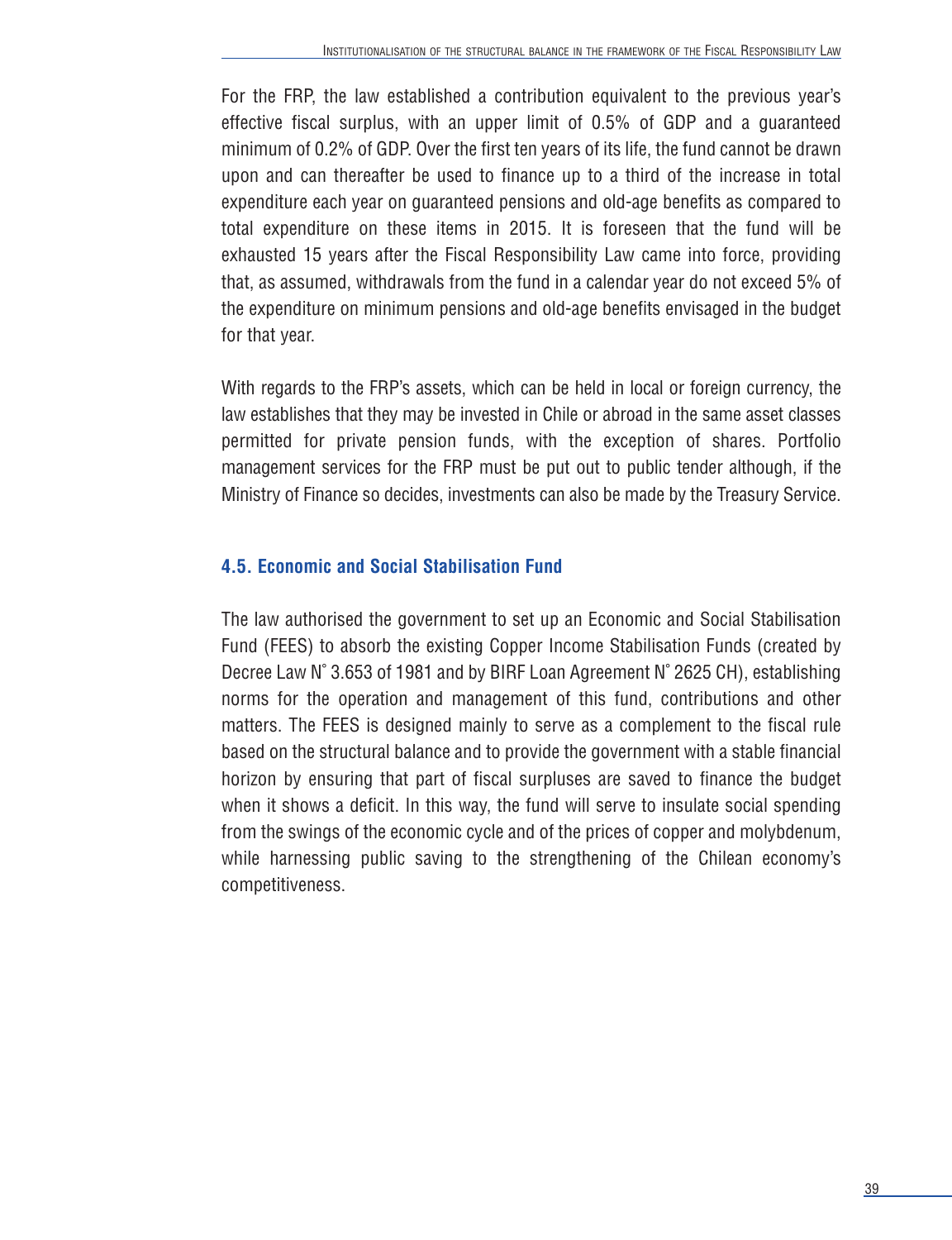#### **4.6. Capitalisation of the Chilean Central Bank**

As a third use for fiscal surpluses, the law authorised the government, represented by the Ministry of Finance, to capitalise the Central Bank of Chile, using for this purpose part of the previous year's effective surplus up to an annual amount equivalent to 0.5% of GDP for a period of five years. In the third year after the law's entry into force, the Ministry of Finance must commission an economic and financial study of the impact of this capitalisation on the Central Bank's projected balance sheet over a period of 20 years. This is important because the negative net worth of the Central Bank is one of the factors currently considered in establishing the exact structural balance target.

Under the law, payments to the Central Bank are determined by the government, but cannot exceed the effective fiscal surplus that remains once the government has complied with its contribution to the FRP. In other words, the FRP has priority over other possible uses of the previous year's effective surplus. The remainder of the effective surplus, not used either for the FRP or to capitalise the Central Bank, can be paid into the FEES.

#### **4.7. Investment portfolio**

The law sets out general norms as to the powers of the Ministry of Finance to invest the assets held in these new funds and other fiscal assets. In line with the terms of the FRP, the law establishes that portfolio managers will be hired for the FEES or, if the Ministry of Finance so decides, investments may be made directly by the Treasury Service. In addition, the Ministry of Finance is also empowered to entrust management of part or all of these resources to the Central Bank which may manage them either directly or, following a tender, through third parties.

If the Ministry of Finance uses third parties for portfolio management or for some of the operations associated with the administration of these financial assets, it must periodically commission independent audits of the state of the funds and their management by these third parties. In addition, the law requires that the Ministry of Finance publish quarterly reports about the state of these funds.

Similarly, the law requires the creation of a Financial Committee to advise the Ministry of Finance on decisions regarding the investment of fiscal resources and the instructions it issues.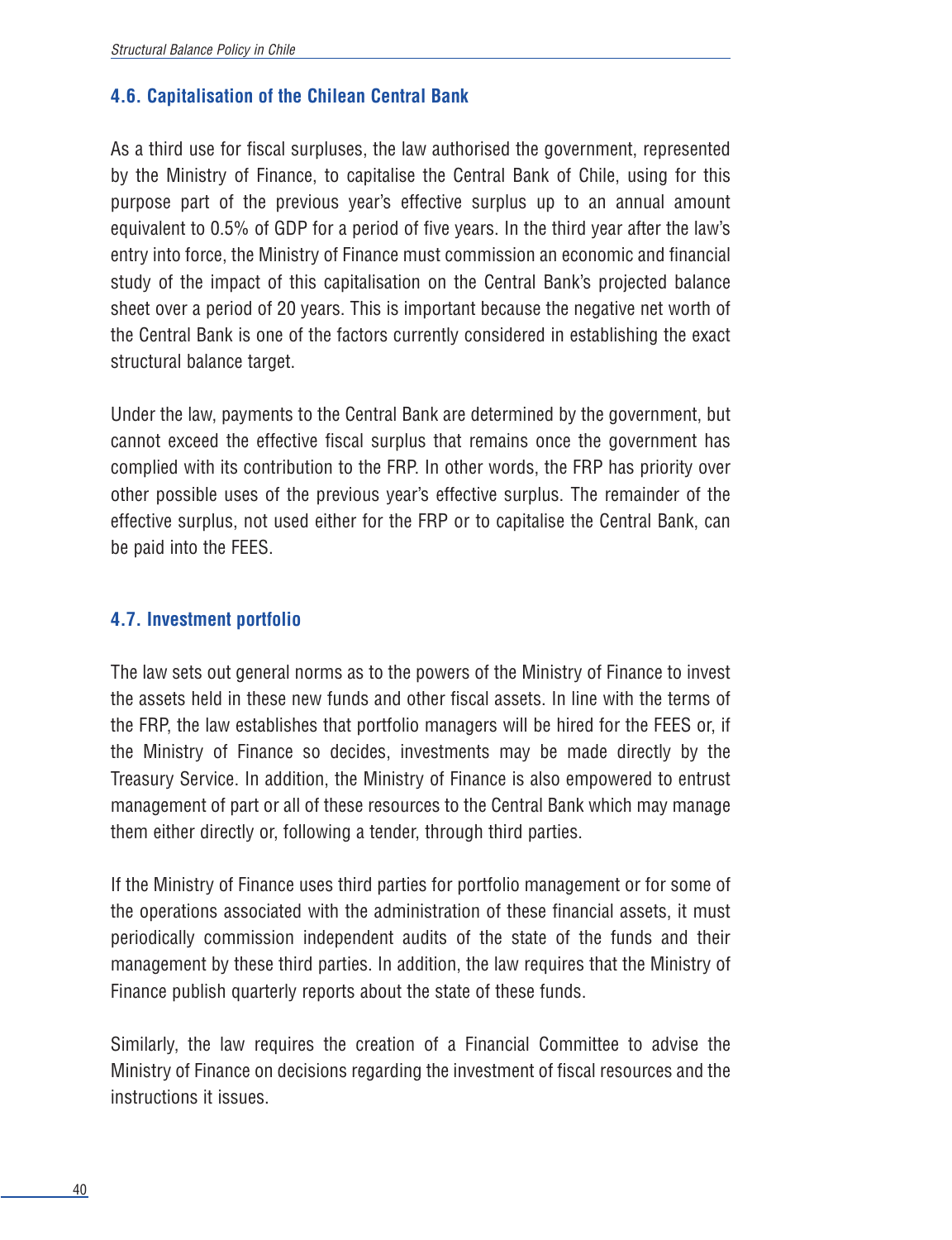#### **4.8. Management of public sector assets and liabilities, information on evaluation and identification of investment projects**

The law contains norms designed to improve the management of the public sector's assets and liabilities: 1) it made permanent a norm that had been incorporated into the budget law on an annual basis regulating operations which commit the government to future payments and, therefore, affect institutional financial responsibilities and those of the state as a whole; and 2) it introduced a norm empowering the Ministry of National Property to charge for the use of properties it manages in order to reflect the real institutional cost of their use and promote the more efficient use of state properties. The law also includes new norms for the homologation of information and evaluation systems that refer to investment projects.

#### **4.9. Unemployment contingency programme**

The Anti-unemployment Contingency Programme, which previously required annual approval under the budget law, became permanent with the law establishing its objective, conditions and financing in order to put the government in a position to address possible problems of high unemployment at a national, regional or local level. In practice, the programme can be activated whenever the conditions established by the law are met -that is, when the national three-month rolling average unemployment rate, measured by the National Statistics Institute (INE), exceeds its average for the previous five months, or when it reaches at least 10%. In addition, the programme can be activated when these conditions are not met but unemployment reaches at least 10% in one or more regions or specific provinces, in which case its resources can be used in those localities of the region or province with the highest unemployment rates, or when unemployment reaches at least 10% in a specific locality even though the rate for the corresponding region or province is less than 10%.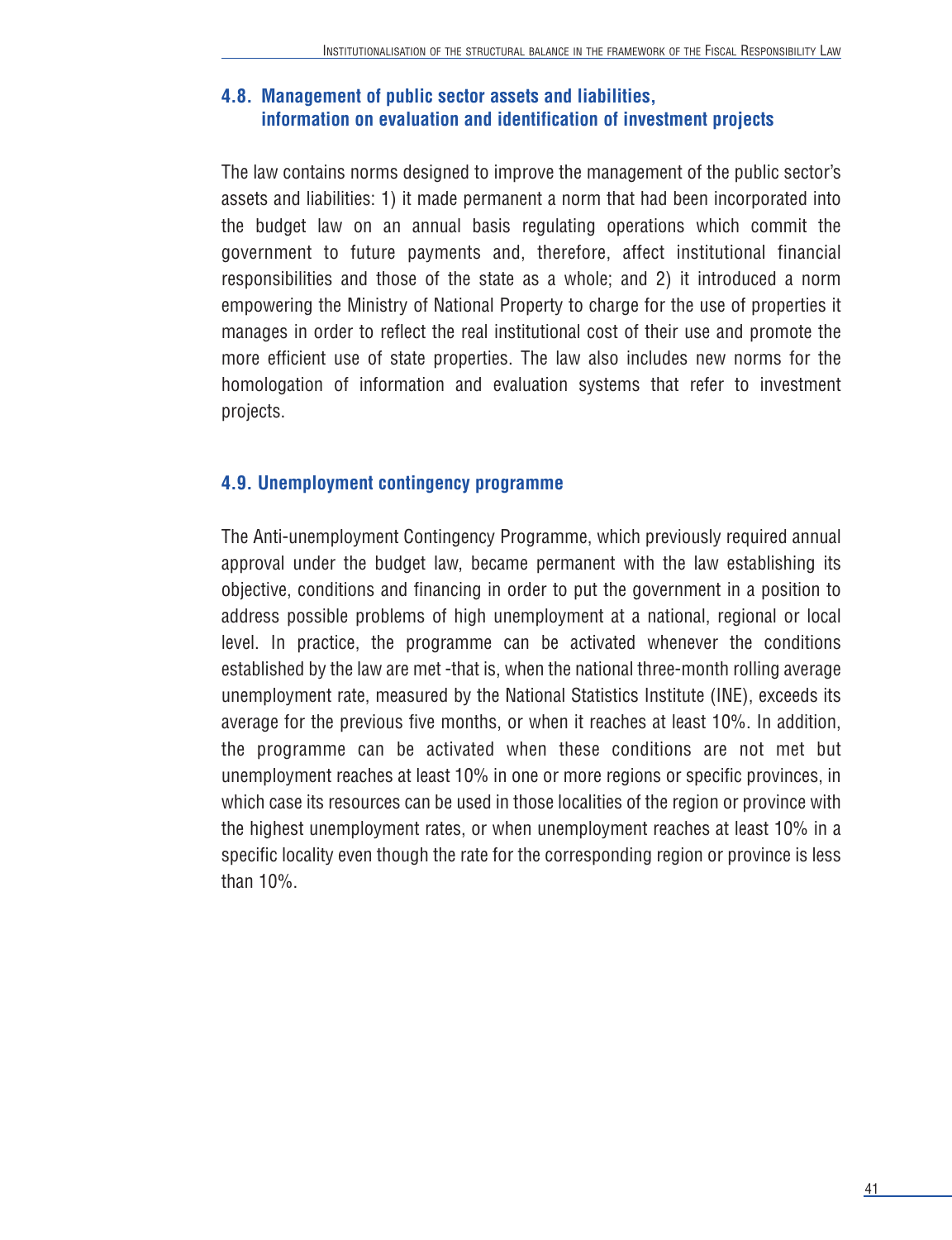# **Concluding remarks**

**5**

The transparent and rigorous use of the structural surplus rule in drawing up and implementing the government budget, as a public and credible commitment, has consolidated the principles of fiscal prudence, macroeconomic consistency and harnessing public finances to the service of the country's citizens. The entry into force of the Fiscal Responsibility Law represents a further step in the institutionalisation of key aspects of the structural balance and fiscal policy, reflecting widespread consensus as to the benefits of the fiscal rule.

This consensus arises from the fact that, during the six years it has been in use, the structural balance rule has proved to have a number of advantages. It has permitted the implementation of a counter-cyclical policy, attenuating the swings of the economy and reducing uncertainty as to its medium-term performance. It has meant an increase in public saving during boom periods, thereby helping to prevent currency appreciation and to safeguard the competitiveness of the export sector. In addition, it has reduced interest rate volatility and increased the Chilean government's credibility as an issuer of international debt, reducing the sovereign premium it has to pay, improving access to foreign financing in the face of negative external shocks and minimising contagion from international crises. Moreover, it has ensured the financial sustainability of public policies, facilitating their long-term planning.

These auspicious results are not, however, an argument for not continuing to refine the structural balance policy as, in fact, has been happening since it was introduced. In this period, the way in which the indicator is calculated and key parameters and assumptions are defined has been made increasingly transparent, the disclosure of information to the public has been improved, and the methodology has been refined. This practice of constant improvement must be maintained in the future and, as has been the case until now, must be based on technical criteria. In this context, the key current challenge is the practical implementation of the structural balance's institutionalisation under the Fiscal Responsibility Law. This law introduced a series of elements that must be taken into account when defining the specific structural balance target, in addition to the permanent challenge of assessing the real fiscal risk factors that affect this decision, as was done in the choice of modifying it for the 2008 budget.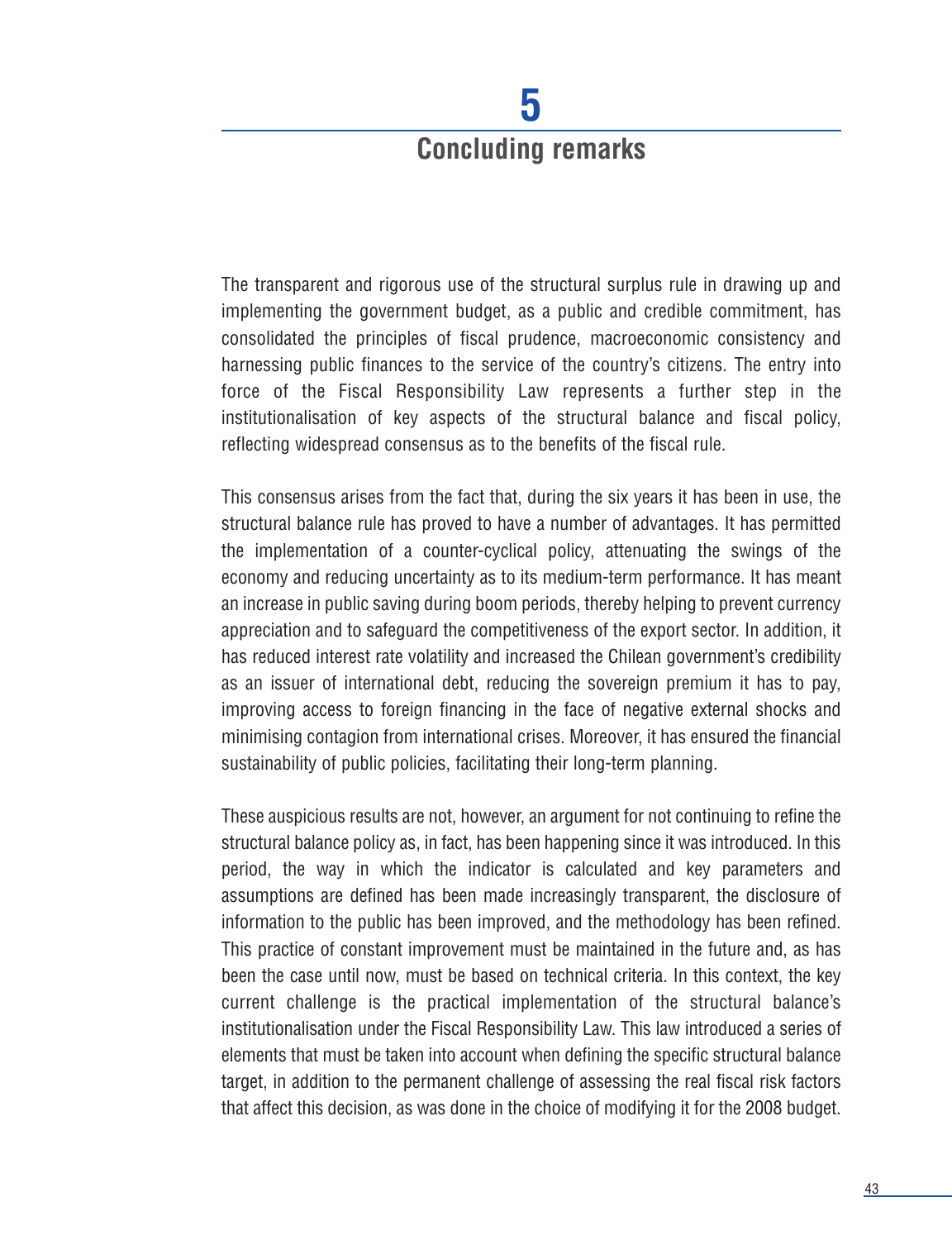Finally, there are a number of methodological challenges that need to be addressed. These include the determination of the best methodology for estimating the longterm price of molybdenum, a study of the correlation between the costs of mining companies and the copper price to determine whether these also require cyclical correction, and an assessment of the difference between the accrued and cash-based effects of cyclical and structural tax revenue.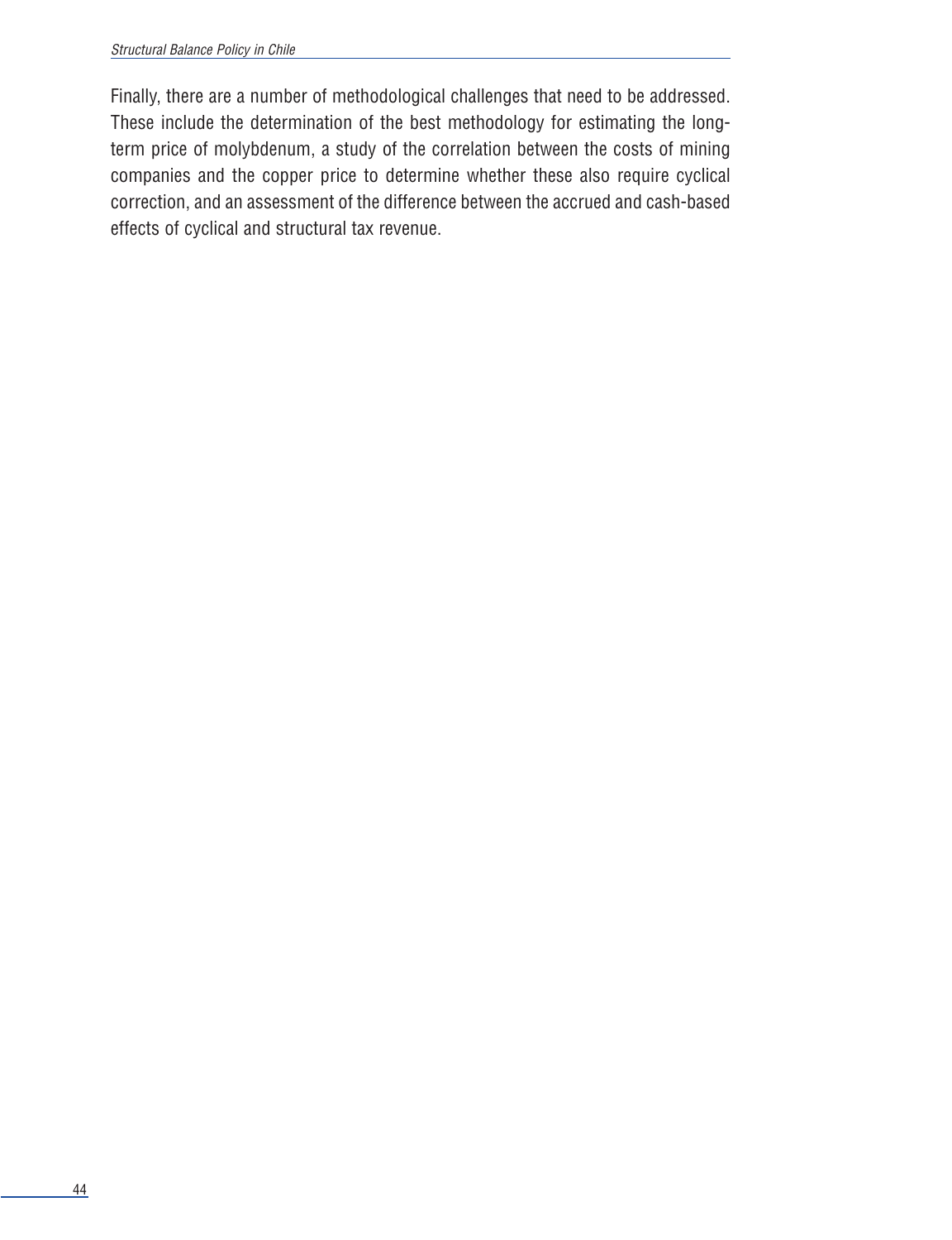### **References**

- De Gregorio, J. (2006), "Bonanza del Cobre: impacto macroeconómico y desafíos de política", Central Bank of Chile, Santiago.
- DIPRES (Dirección de Presupuestos) (2004), "Proyección y Elasticidad de los Ingresos Tributarios: Aplicación a los Ingresos Tributarios Agregados", Report on Public Finances, Public Sector Budget Bill for 2005, Budget Office, Ministry of Finance, Santiago.
- DIPRES (2006a), "La Regla del Superávit Estructural en el Marco de la Ley sobre Responsabilidad Fiscal", Report on Public Finances, Public Sector Budget Bill for 2007, Budget Office, Ministry of Finance, Santiago.
- DIPRES (2006b), "Activos Financieros del Tesoro Público", Report as of 30 September 2006, Budget Office, Ministry of Finance, Santiago.
- Engel, E., M. Marcel and P. Meller (2007), "Meta de Superávit Estructural: Elementos para su Análisis", Report prepared for the Ministry of Finance of Chile, Santiago.
- García, P. and J. Restrepo (2006), "The Case for a Counter-cyclical Rules-based Fiscal Regime", Central Bank of Chile, Santiago.
- IMF (International Monetary Fund) (2001), "Manual de Estadísticas de Finanzas Públicas" (Government Finance Statistics Manual 2001), IMF, Washington DC.
- Larraín, F. and F. Parro (2006), "Chile Menos Volátil", Central Bank of Chile, Santiago.
- Lefort, G. (2006), "Política Fiscal con Meta Estructural en la Experiencia Chilena", paper presented at the Second Annual Meeting of the Group of Latin American and Caribbean Debt Management Specialists (LAC Debt Group), Cartagena, Colombia.